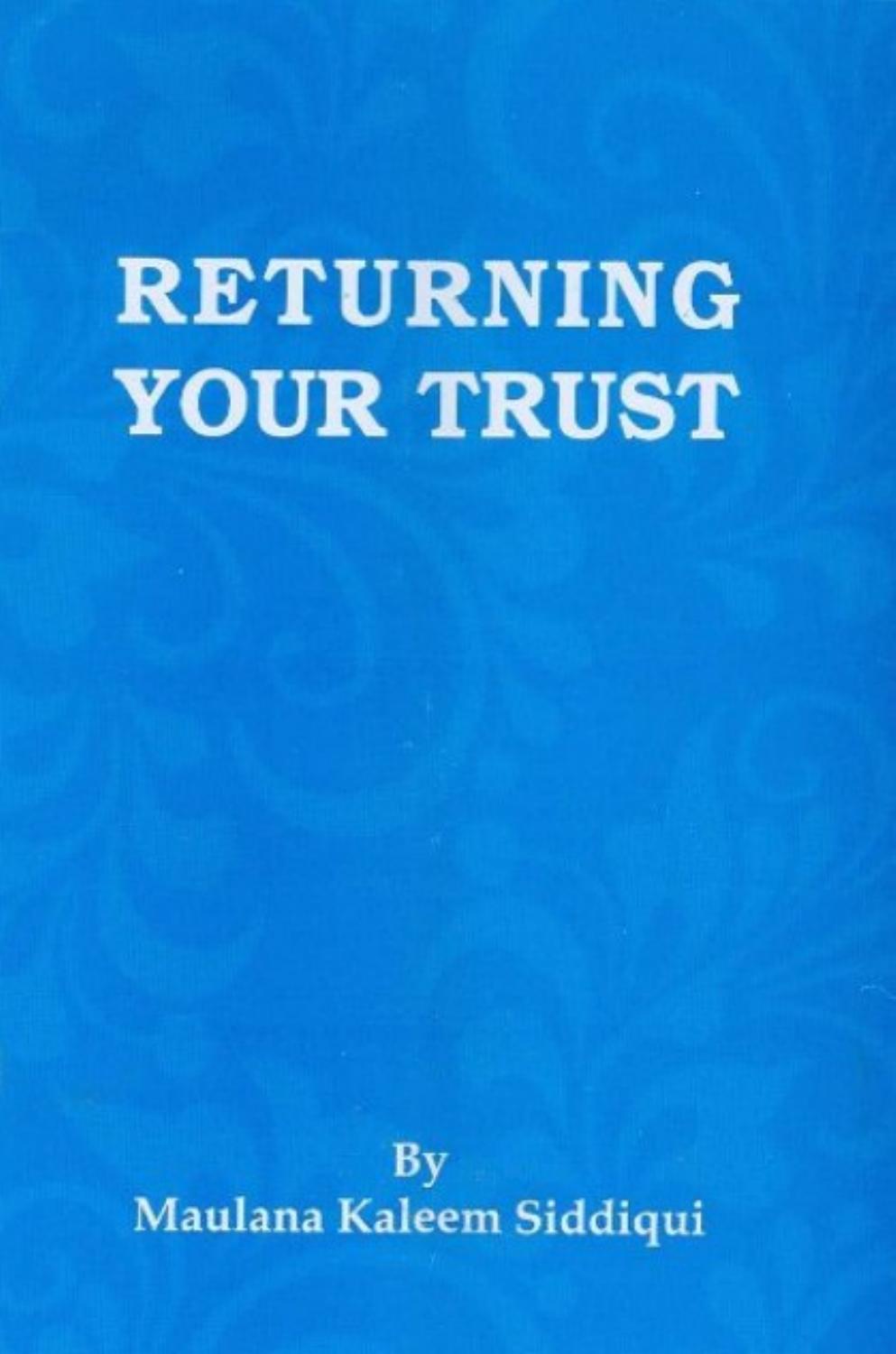# **RETURNING YOUR TRUST**

**By**

# **Muhammad Kaleem Siddiqui**

# **Translation: Safia Iqbal**

Title: Aap Ki Amaanat Aap Ki Sewa Mey (Urdu) First Edition: 2006 Copies: 2000 Author: Muhammad Kaleem Siddiqui Publishers: Aman Publication Phulat, Muzaffarnagar, U.P., India Design & Compiled By: Muhammad Yousuf Usman (purkhas@gmail.com)

www.armughan.in Page 2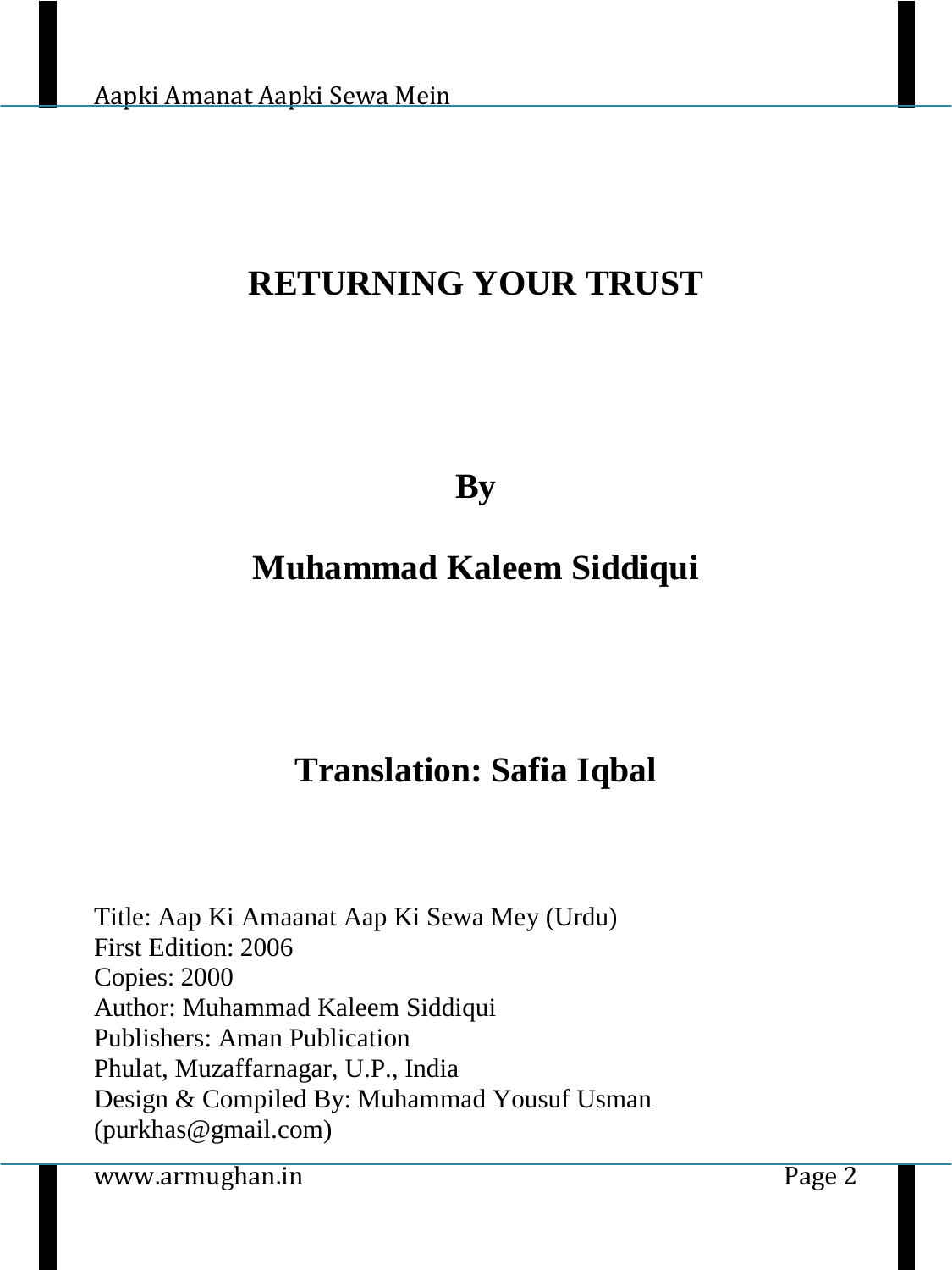#### In the Name of God, Most Gracious, Most Merciful

#### **PREFACE**

How would you react if you were to see a child coming barefoot and about to step onto a tiny, burning ember shouldering on the ground? Obviously, you would, at once, rush to the child and sweep him off into your arms. And, what a huge sense of relief and satisfaction would you experience by thus drawing him away from the flames!

In much the same way, if a man were about to be burnt and torched up in a fire, you would be terribly upset... Your heart, your whole being, would reach out to him in agony and compassion. Ever thought why this happens? It happens because all of us, men and women, are offspring's of the same parents, the same first couple who first inhabited earth. But this happens because of another reason too, a reason which lies cradled in our heart. Yes, the heart. Each of us has a beautiful heart that beats, and this heart is a brim with love, compassion and mercy. This heart writhes and bleeds at another's pain, and blossoms forth like a flower with joy while helping others. Such is our heart in its original state. It follows, then, that a true human being is he who holds, in his heart, a love for entire mankind. Every act of such a person becomes an act of service to the human race. He gets restless at someone's pain and sorrow. To erase that pain, somehow, becomes his urgent concern and immediate objective of life.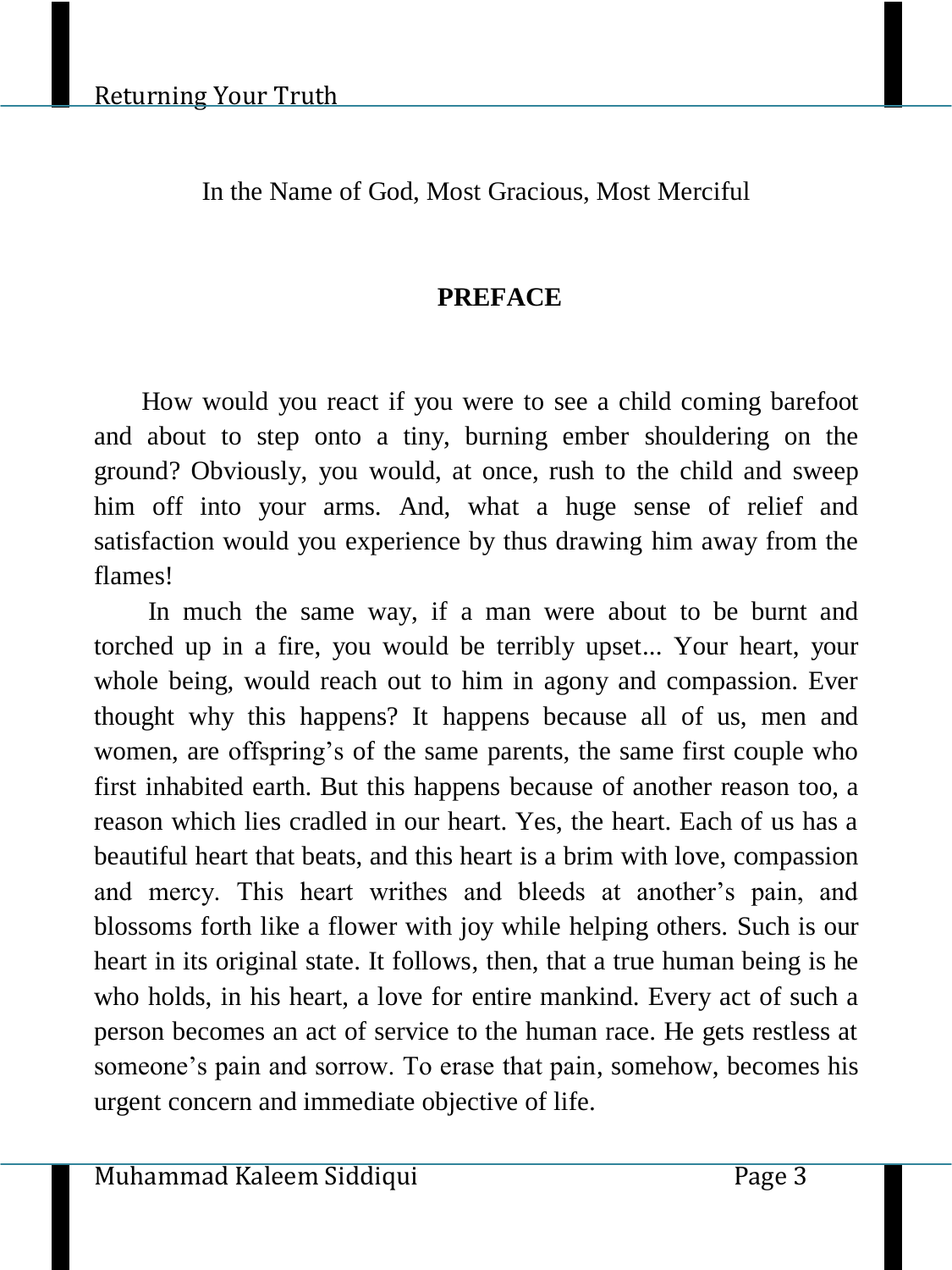#### Aapki Amanat Aapki Sewa Mein

Man's life in this world is transient and too short-lived. Post-death, he will get another life which is permanent. In that after-life, he cannot attain paradise if he has not worshipped and obeyed his true Master, the One God. Rather, he will have to become a fuel of hell-fire forever. Today, millions of people are in the race for becoming the fuel of the blazing hell-fire. They are blundering up a path that heads straight into hell. In such a scenario, it is a case of conscience for all lovers of humanity who believe in the human bond, to come forward and discharge their obligation of salvaging those who are heading towards hell.

The author of this book Muhammad Kaleem Siddiqui is a person consumed with a passion and compassion to rescue men from that fire. In this book, he has placed some flowers in your hands, and his love for mankind can be clearly felt in them. He has taken the call of duty by presenting them, a duty that is due upon all of us as true humans.

With these words, I place before you these pieces of a heart and return to you what is your's, your trust, your legacy.

> Wasi Sulaiman Nadwi, Editor, 'Armughaan' (Urdu Monthly), Phulat, Muzaffarnagar, U.P., India.

# **MY APOLOGIES…**

My Dear Readers! Please forgive me. I apologize to you. On my own behalf and on behalf of the entire Muslim community, I sincerely apologize for not handing over to you your greatest wealth. This happened due to the trappings of Satan. Satan planted in our hearts a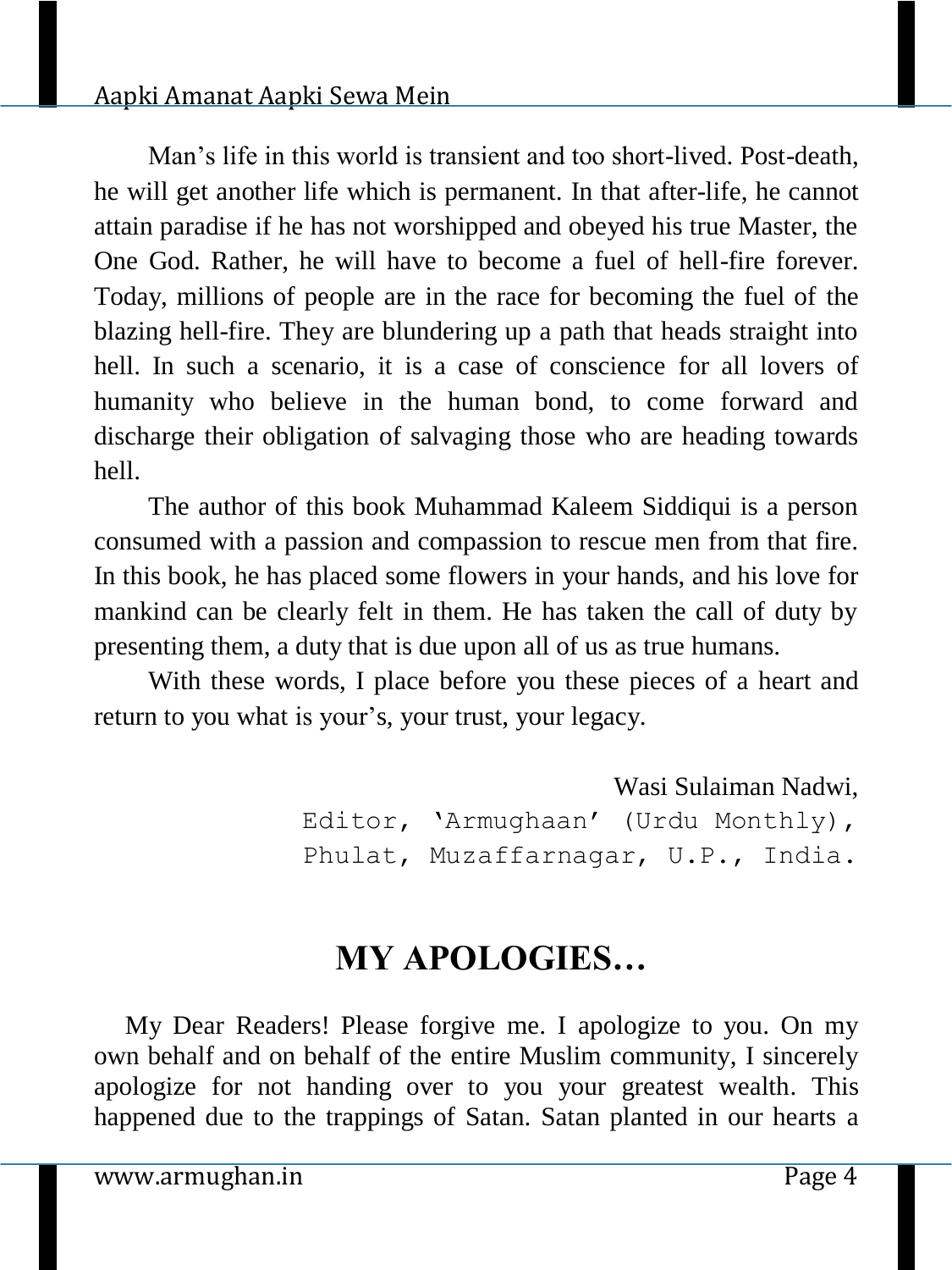disregard for the sinner instead of a disregard for the sin; and he thus converted the entire world into one huge battle-field. A realization of our failure propelled me to pick the pen today with the intention of delivering your due right back to you and to say a few words of love and fellow-feeling free from any self-interest.

As I place these pages in your hands, He Who is the Real Master Who knows the state of each heart is a Witness, here and now, that I truly wish to do that which my sincere concern for you, demands of me. The distress at not being able to reach out to you so far, has given me many sleepless nights. You have a heart. Turn to it and ask it about the truth of my words. The heart always speaks the truth.

# **A WORD OF LOVE**

Needless to say, it is my deep desire that you see and read my words of love through eyes of love. For God's sake, for the sake of the Master and Creator of this world, please stop and ponder awhile so that my heart and soul may get some peace in the thought that I have delivered a 'trust' back to a brother or a sister and, thus, acquitted myself of an obligation which was due upon me as a human.

I now wish to convey to you a beautiful fact.. This fact, in reality, is the greatest truth of which man needs to be conscious and which he needs to believe in after stepping into this world. And, to be aware of this truth is man's responsibility too. I wish to speak to you about this lovely truth.

#### **NATURE'S GREATEST TRUTH**

Nature's greatest truth, the supreme truth of this cosmos, is that the Creator and Organizer of the universe and its creatures is the One and only One Master, One God.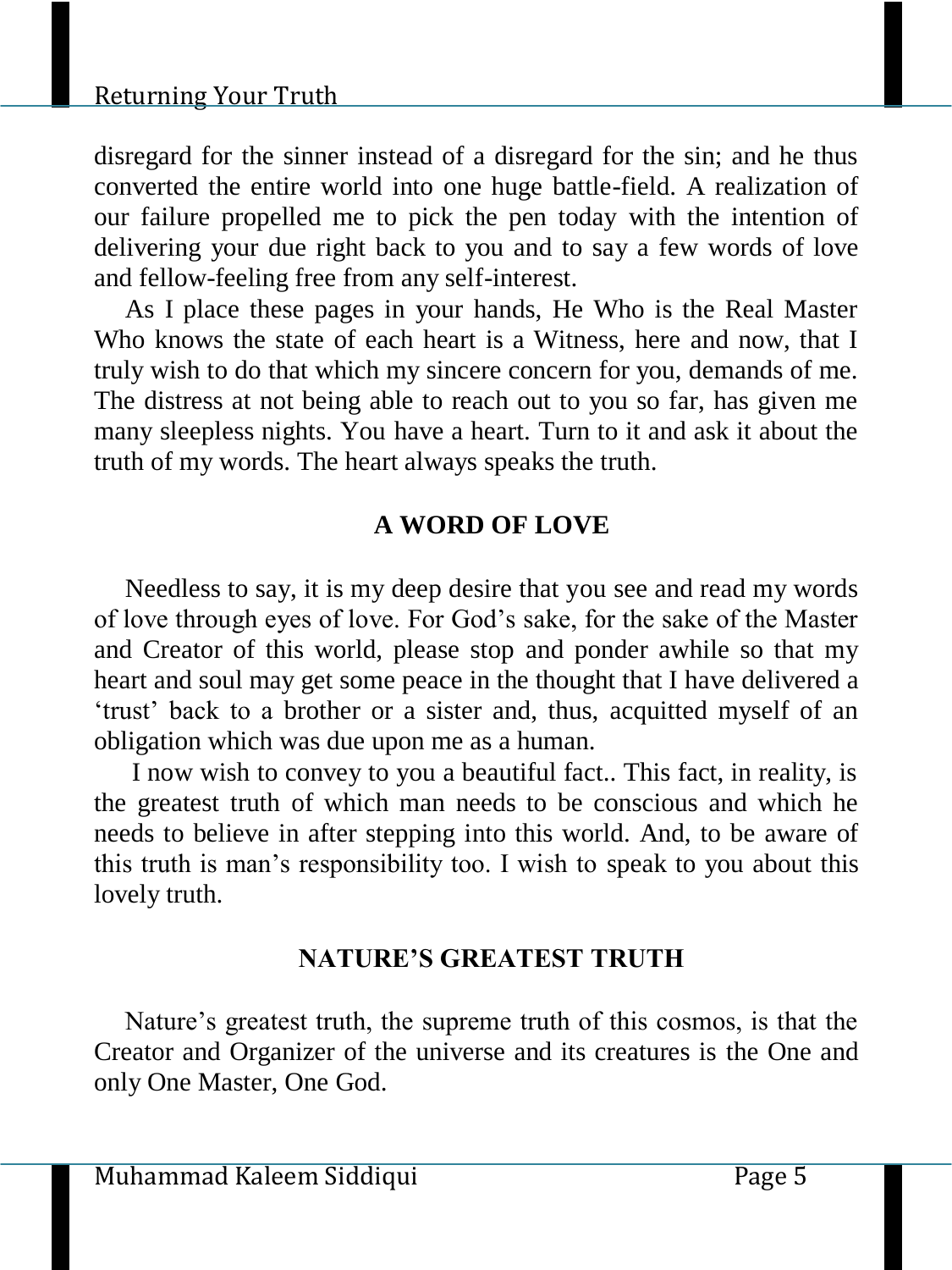He is sole and singular in all His qualities. None else is His associate or partner in creating and managing this world, in creating all creatures and in giving them life and death. He is a Power Who is Omni-present, Omniscient. He hears all, sees all. Not a leaf stirs sans His consent. Every man's soul, inner being, acknowledges this. Be he a believer in One God or a worshipper of idols, he surely knows deep down within him and believes that the Nourished and the Real Master is but 'One' only.

A person's intellect too refuses to accept anything other than this that the world's Master and Creator is One. The logic is plain. Take the case of the school which has two Principals or a village having two Heads. They cannot function at all. Their functioning is disrupted and in turmoil. For that matter, a nation too cannot have two kings or two Presidents or Prime-ministers. How, then, can the affairs of such a vast universe be managed by more than One God or by many masters? How, then, can there be many directors and managers of the world?

#### **HERE IS THE EVIDENCE**

God's own declaration, His own Word is the first evidence (of His Oneness). Yes, His Word – the Quran. But in order to prove that the Quran is the word of God, in the first place, the Quran itself threw a challenge-cum-clincher thus:

"And if you are in doubt concerning that which We have sent down (i.e., the Quran) to our slave, then produce a chapter like it thereof and (for doing this work) call all your people besides God, if you are truthful." (Quran-2-23)

Fourteen hundred summers have passed by since this challenge was issued. People around the world researched, using Science and now computers too, but gave up. None could take up this challenge or bring together a case to establish that the Quran is not the Word of God.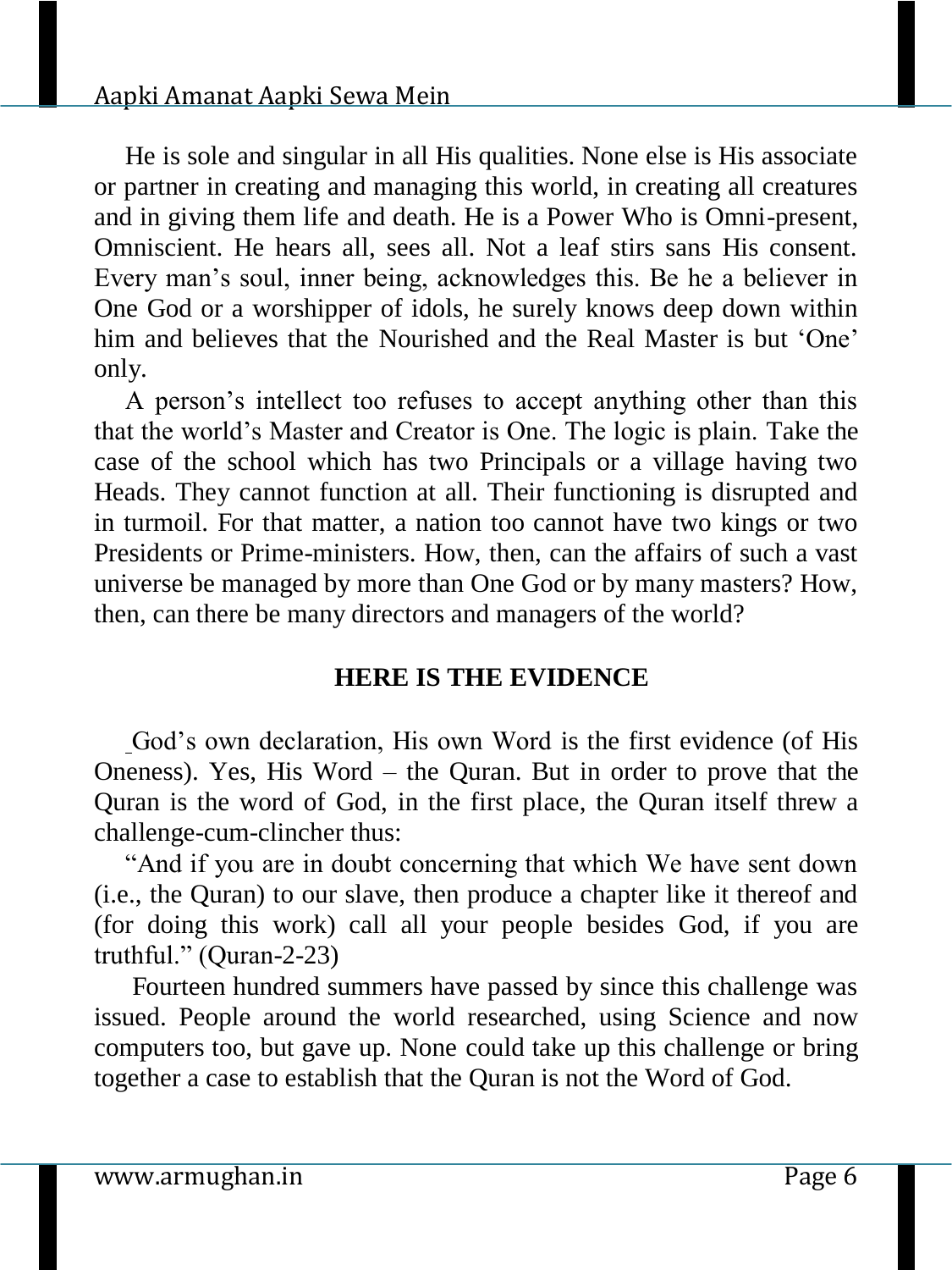#### Returning Your Truth

The Quran presented 1400 years back the scientific facts (like DNA, the origin of the universe and Big Bang, embryology, particles smaller than atoms, sub-atomic particles, the expansion and final implosion of the universe, the birth place of stars, black holes, recording of sounds and images, the atmospheric layers and a hundred other scientific facts) which have been discovered only now, proving that the Quran is from God, the Knower and creator of these facts. It is this true book that vouches for God's Oneness.

In this book (the Quran), God has furnished many arguments, evidences and touch-stones directed at out intellect. And, these evidences testify to His Oneness. Here is one such argument:

"Had there been many gods (and masters) of the heavens and the earth then there would have been great turmoil and unrest." (Quran)

Simple logic! Had there been many gods, the scenario would have been something like this: One god would order that night should set in but another god would insist that it should be day-time. One god would decide that the span of a day would be six months while another would decide differently. Yet another god would want the sun to rise in the west but one of the gods would disagree and say, "No, the sun will rise in the east."

Had there many gods sharing the One Supreme God's powers, decisions and management, then again the scene would be somewhat like this: A man would pray to the rain-god for rains. The rain-god would accept his supplication. But, suddenly, another god would disagree and would command that there will be no rain. Then, the subordinate rain-god would go on strike in protest. Meanwhile, the people would be waiting for day-break but it would turn out that the sun-god was on strike.

# **A TRUE TESTIMONY**

The plain and sober truth is that everything in the universe and its harmonious, organized functioning, speaks for itself and testifies to the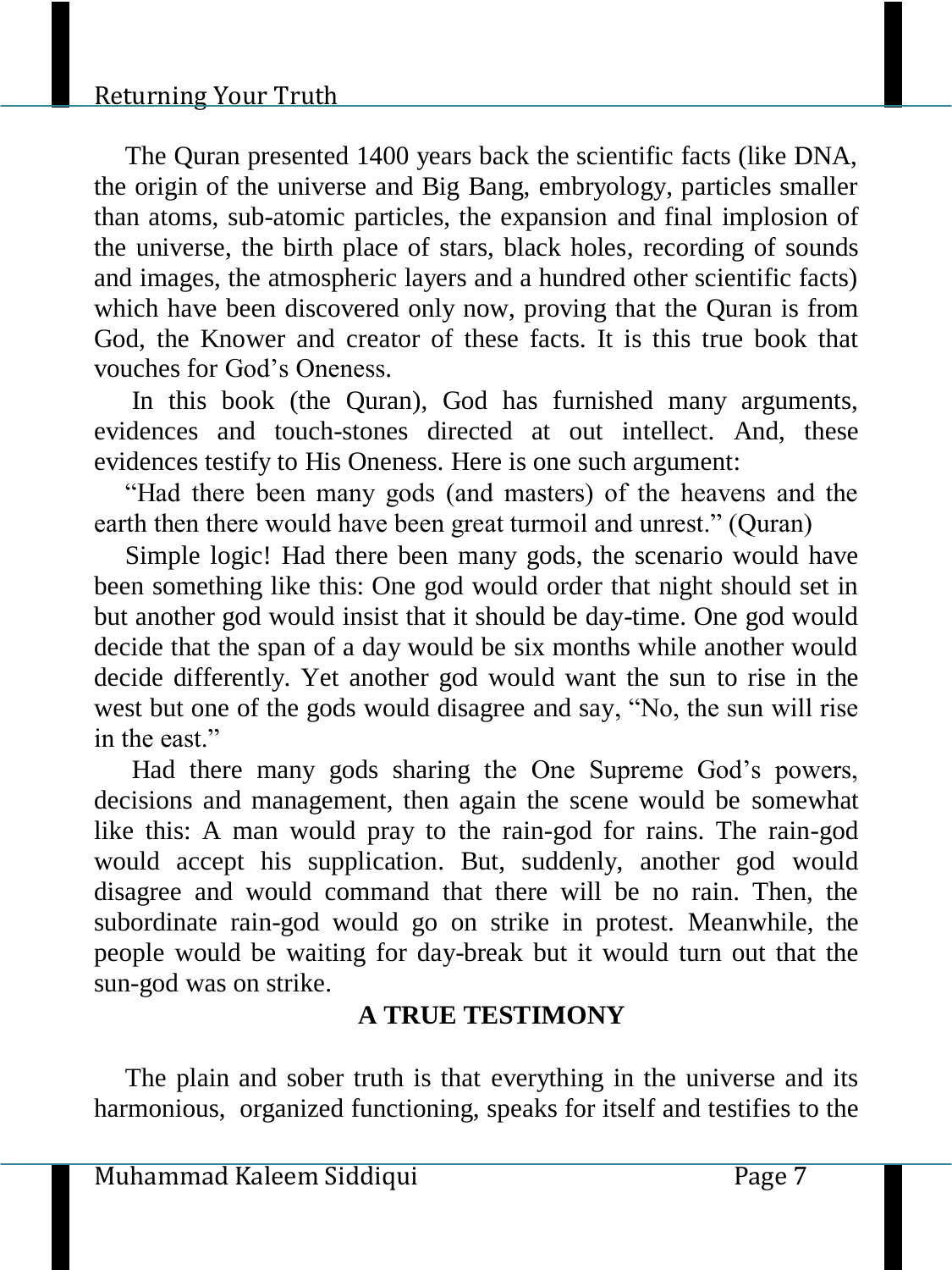fact that there is One and only One Master of this universe. He can do, at one command, whatever He wishes any time, anywhere. He can neither be visualized in imagination or thoughts nor can he be depicted in images. Lo! He created the heavens and the earth, the entire cosmos only to put them at the service of mankind! The sun serves us! The winds serve us! This earth too is at our disposal. Fire, water and all inanimate and animate creation, apart from our own species, of course, have seen daylight only to be put to our service and use. Eureka! God crowned man as the chief and leader of all these things and created him as His slave only, to worship and obey Him.

It is only fair, then, that an honest person should utilize his life and possessions according to the wishes of his Master Who alone gives him life and death, nourishes him with food, water and all other requirements of life. Now, despite this, if a person does not employ his life in following His Master's commands, then surely such a person is not worthy of being called a human.

#### **A PRIME TRUTH**

The True Master has laid out a bare truth in His true book, the Quran: "Everyone shall taste of death. Then unto US you shall be returned." (Quran-29-57)

This verse has two parts. The first part mentions that every human soul has to surely experience death. This is a reality which every man believes, whatever his religion, sect or region may be. In fact, even those who don't believe in religion, the atheists, too acknowledge the reality of death. Animals too understand this fact. A mouse flees at the sight of a cat. A dog bolts at the sight of an approaching truck. Why? Because they believe in death.

#### **AFTER DEATH**

The second part of the above-mentioned verse of the Quran, states another absolute reality. If only man could grasp it! If he could perceive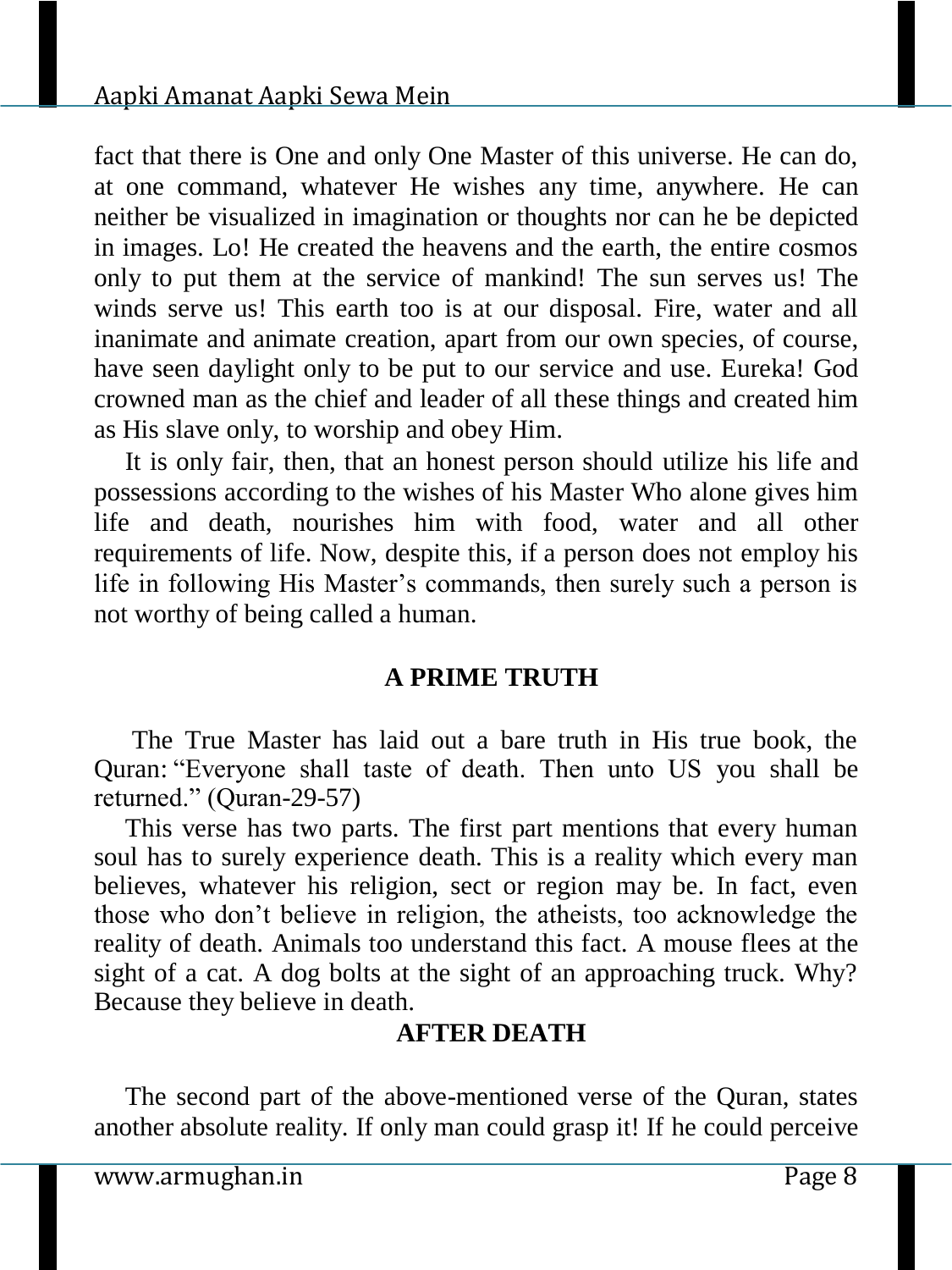this one reality to the hair, the world's social environment and circumstances would change overnight. This absolute truth is: After death, you will meet God, yes, face to face, and will be handed out your dues (rewards or penalties) according to your deeds of this life.

It is not true that, once your body has disintegrated in the mud after death, you will not be raised up again. It is also not true that, after death, your soul will enter someone's body. This idea does not pass the litmus test of man's own intellect.

First of all, this whole concept of re-incarnation or transmigration of souls (also known as 'awagaman') is not mentioned in the Vedas (Hindu holy books). We can trace it only in the later religious books – the Puranas. This reference too merely mentions that a person's genetic characteristics embedded in his genes are transferred down the generations genetically from father to son and so on.

Actually, the roots of the notion and belief in re-incarnation and transmigration of souls, lie elsewhere: An artificial hierarchy of superior and inferior divisions developed in society. Of course, this was the handiwork of Satan's machinations. The high-point was that this hierarchy was erected in the name of religion. The self-appointed patrons of religion took obeisance from the 'Shudras' whom they considered lowly. Now, these down-trodden and crushed souls questioned the religious representatives, putting the million dollar question thus: "When God our Creator has granted equal faculties, eyes, nose, etc equally to all humans, why do you make yourself superior and us inferior?"

The reply of the religious leaders was interesting. They justified the system of social divisions by dishing out this theory of transmigration of souls. They explained the injustice meted out to some thus: They said, "Your bad deeds of your past life are responsible for your inferior position now!"

As per their theory, souls are born again in the world. They return inside different bodies according to their past -life deeds. Those with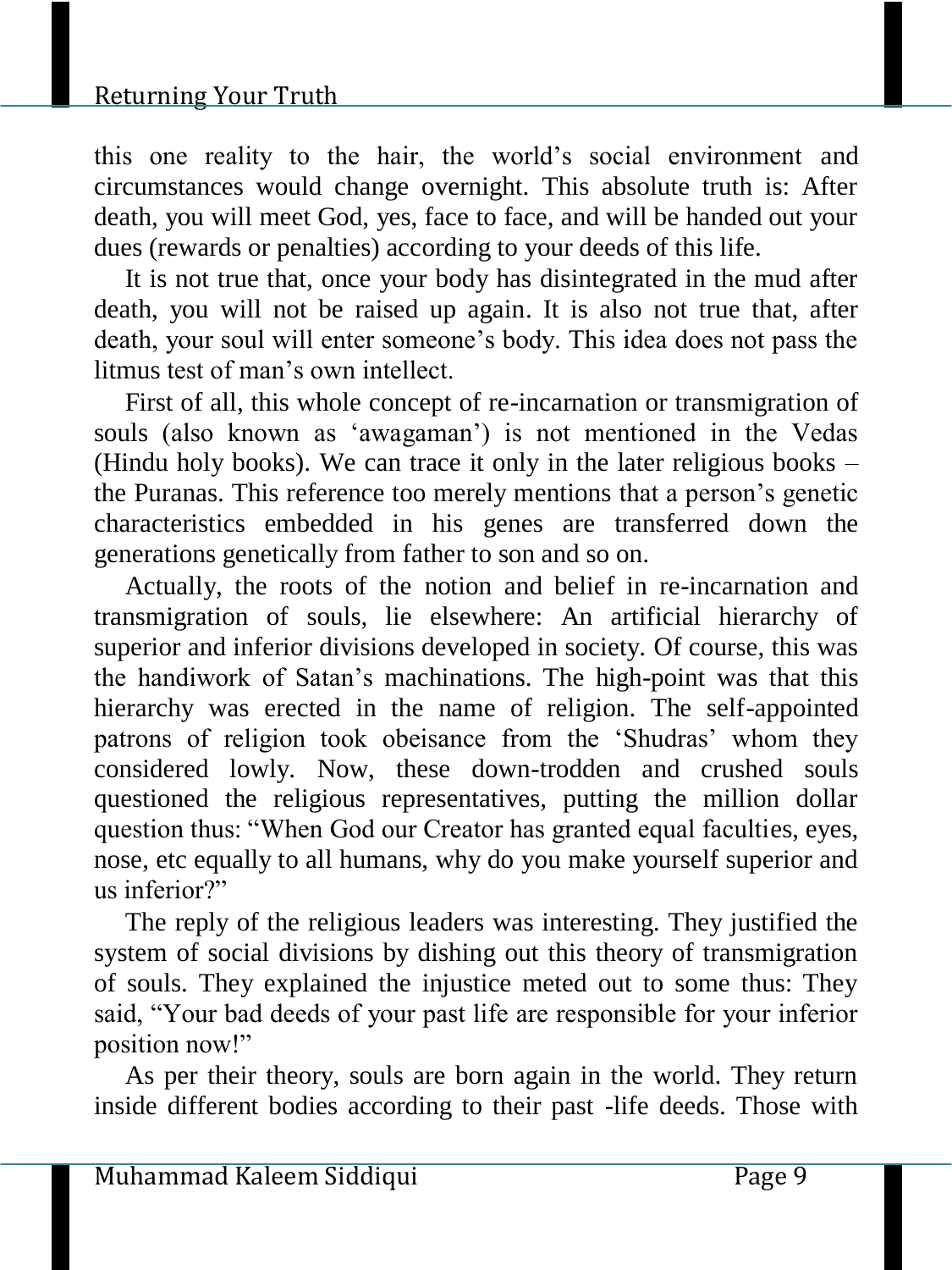bad past-life deeds are born again as animals (or low castes or with physical defects) while those with the worst deeds are re-born in the form of vegetation. Those with good past-life accounts escape the cycle of re-birth or transmigration and they gain salvation (moksha).

#### **THREE PROOFS AGAINST TRANS-MIGRATION OF SOULS**

1. The foremost proof, in this matter, is that the international community of scholars, scientists and researchers concur unanimously on the view that the first to appear on our planet were plants, followed by animals. Humans were born millions of years after that. Now, the question is: If man had not yet appeared on the scene and, hence, had not yet committed any vice or virtue, then from where did souls take rebirth in the form of plants and animals?

2. Secondly, if we accept the idea of transmigration of souls, then it should result in a constant decrease in population caused by a reduction caused by those souls who never return and gain salvation. But, the reality is just the reverse. There is a constant increase in the population of humans, animals and plant -life too.

3. Thirdly, there is a huge difference in the number of births and deaths. The birth-rate is more than the death-rate. Interestingly, sometimes a million mosquitoes are born while only a few die.

Have we not all heard of cases wherein a child suddenly claims to recognize a house or location as the place where he lived in his past life? He also gives his past-life name and declares that he has taken rebirth. How do we explain this? The answer is simple: This is nothing but a machination of Satan and jinns who speak thus through children and try to damage man's faith. (Science attributes this behaviour to the phenomenon of the collective unconscious)

The hard truth is that no sooner does a person breathe his last; he faces the greatest reality – the reality of returning directly to His Master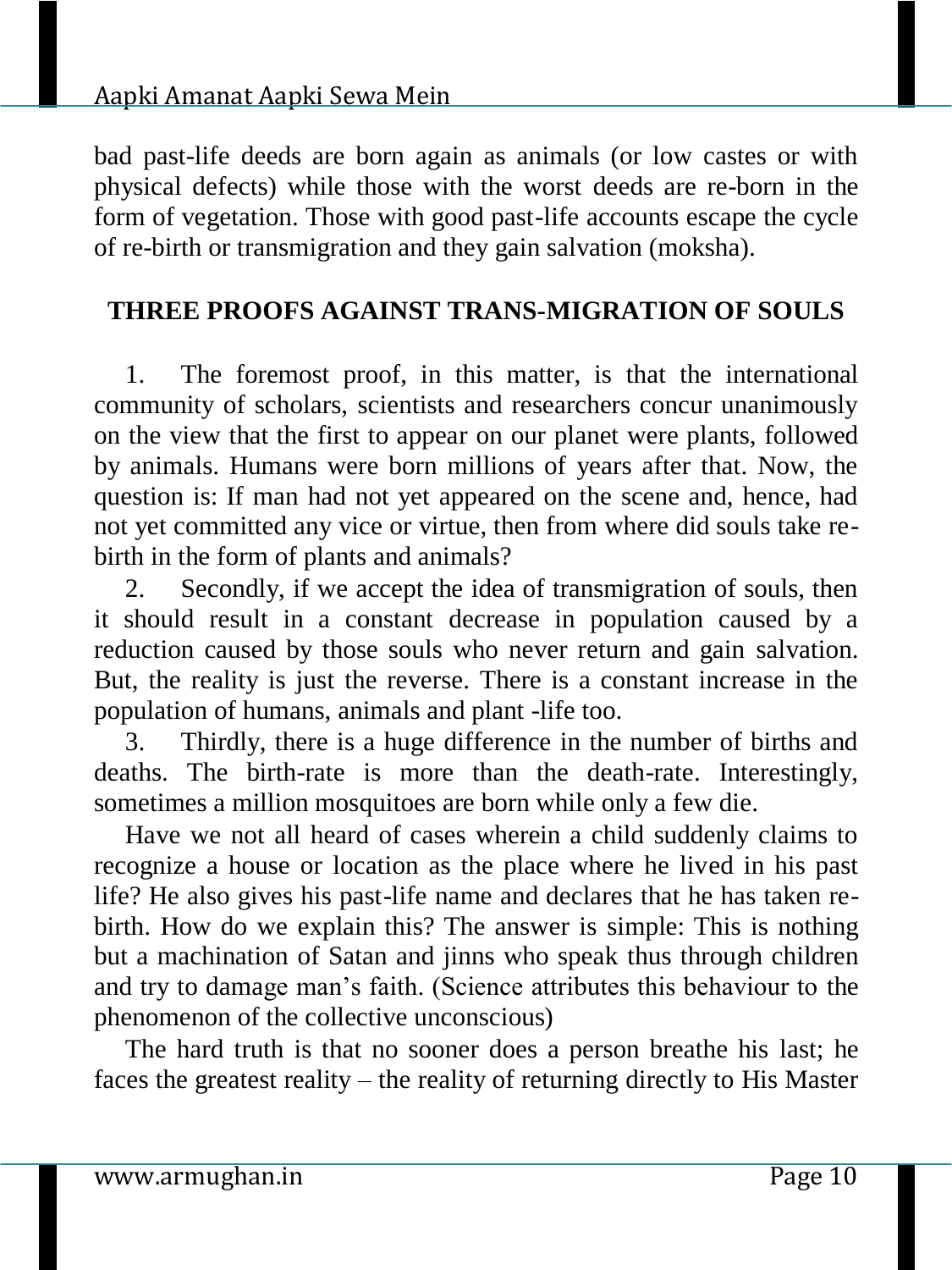and getting a full recompense for his good or bad deeds which he committed in this life.

### **ACTIONS WILL BEAR FRUIT**

A person, who works the oracle here, performs deeds of merit and walks the path of virtue here, will tread the enchanted grounds of paradise there, after death. And, in Paradise, he will find every imaginable and unimaginable object of comfort, bliss and luxury and treats and pleasures such as no man has ever imagined, no eye has seen or no ear has ever heard of. Nay, not even a thought of such a Paradise crossed any heart or mind. But wait! Hold your breath! The greatest gift and pleasure of Paradise will be the sight of the Master, the One God Whom the residents of Paradise will see directly. Nothing will be more blissful and pleasurable than this experience.

Now, we also have people with bad report cards. Their poor performance, evil doings and defiance of God here, will land them in Hell. There they will go through the fiery chastisement and retribution for their sins. They will burn in blazing fires there. But – the greatest of all their punishments will be that they will not be allowed to see God. There, in the midst of hell-fire, they will drain the cup of misery and suffer painful torments.

#### **POLYTHEISM - THE GREATEST SIN**

The One True God informed us in the Quran that good deeds can be big or small, and sins too can be major or minor. However, He also declared something exceptional in this regard: He informed us that there is one sin which is the greatest and it will draw maximum punishment and He will NEVER-NEVER forgive such a sinner who comes along with this Capital sin. Such a man or woman will burn in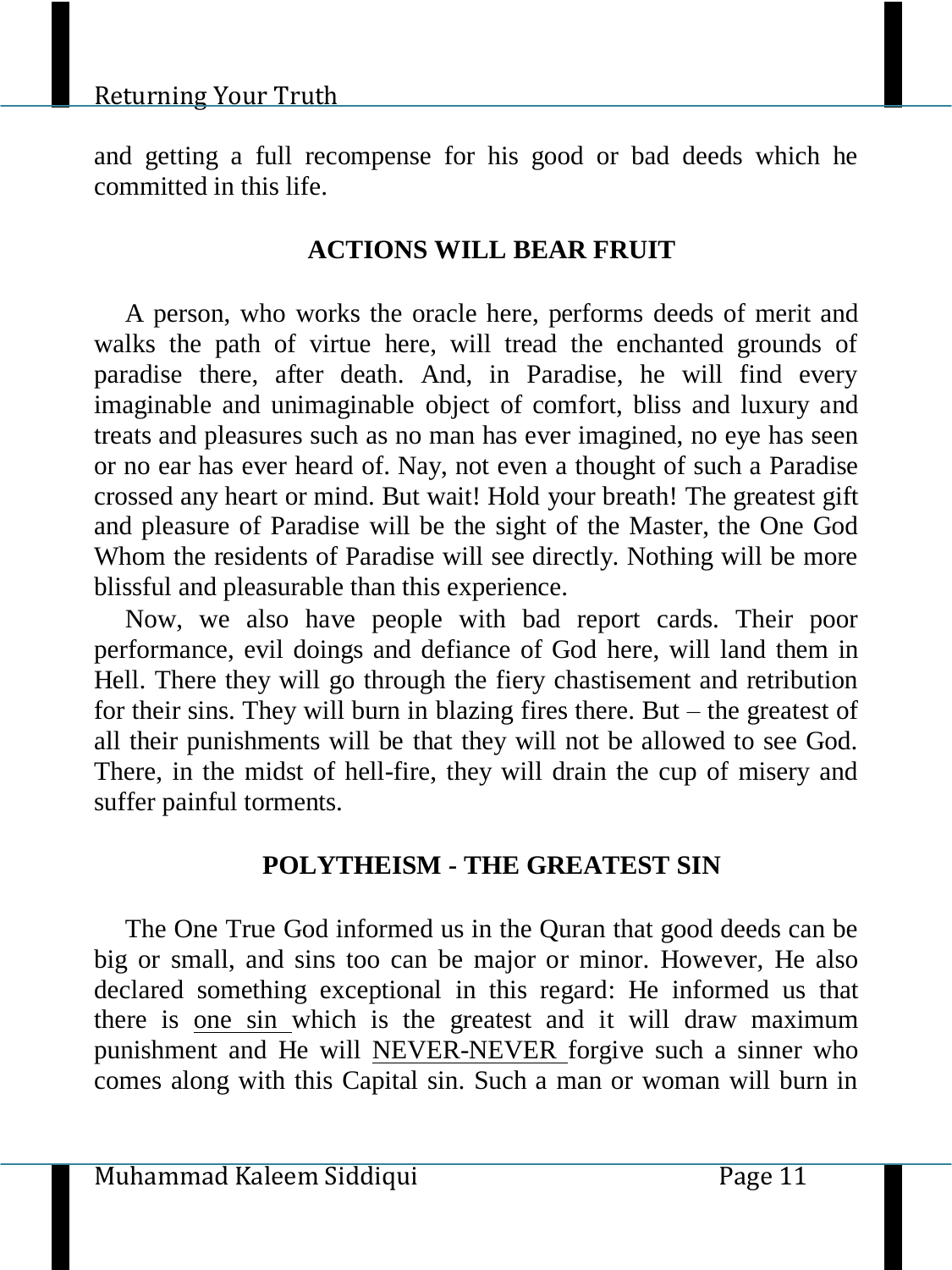hell-fire forever and ever. He or she will not get death there either (to end the torment).

That master-sin is to accept someone or something as a partner of the One God and Master, to bow and humble yourself before someone else, to fold hands and supplicate to anything or anyone else too, to consider someone else too to be worthy of worship and obeisance and to be convinced that something or someone else too has the power to grant life or death, profit or loss or livelihood.

This, in effect, is the master-sin. This sin is in itself the greatest oppression, corruption and outrage. To even consider that an idol or the sun, moon, stars, some ascetic, fakir or saint is worthy of worship, is something that God will never forgive.

He might, if He so desires, forgive other sins but not this one. Our own intellect, our logical mind too holds this sin to be vile and repulsive.

#### **A CASE IN POINT**

Consider the case of this man whose wife is engaged in a regular tussle with him. She argues abuses and absolutely refuses any truce with him. Eventually, the man asks her to move out, whereupon she says to him, "I am yours only and shall ever remain so. I shall live and die here and I promise never to leave your house, not for a moment."

The result: Despite his fury, the man is compelled to compromise and continue with the relationship.

On the other hand, there is a wife, extremely docile, caring and dutyconscious. She serves her man a hot dinner even if he turns up at midnight and gladdens his heart with tender affection. One day, this woman turns around and says to her husband, "Look here, just having you is not sufficient for me. I need that neighbour of mine too as a hushand<sup>"</sup>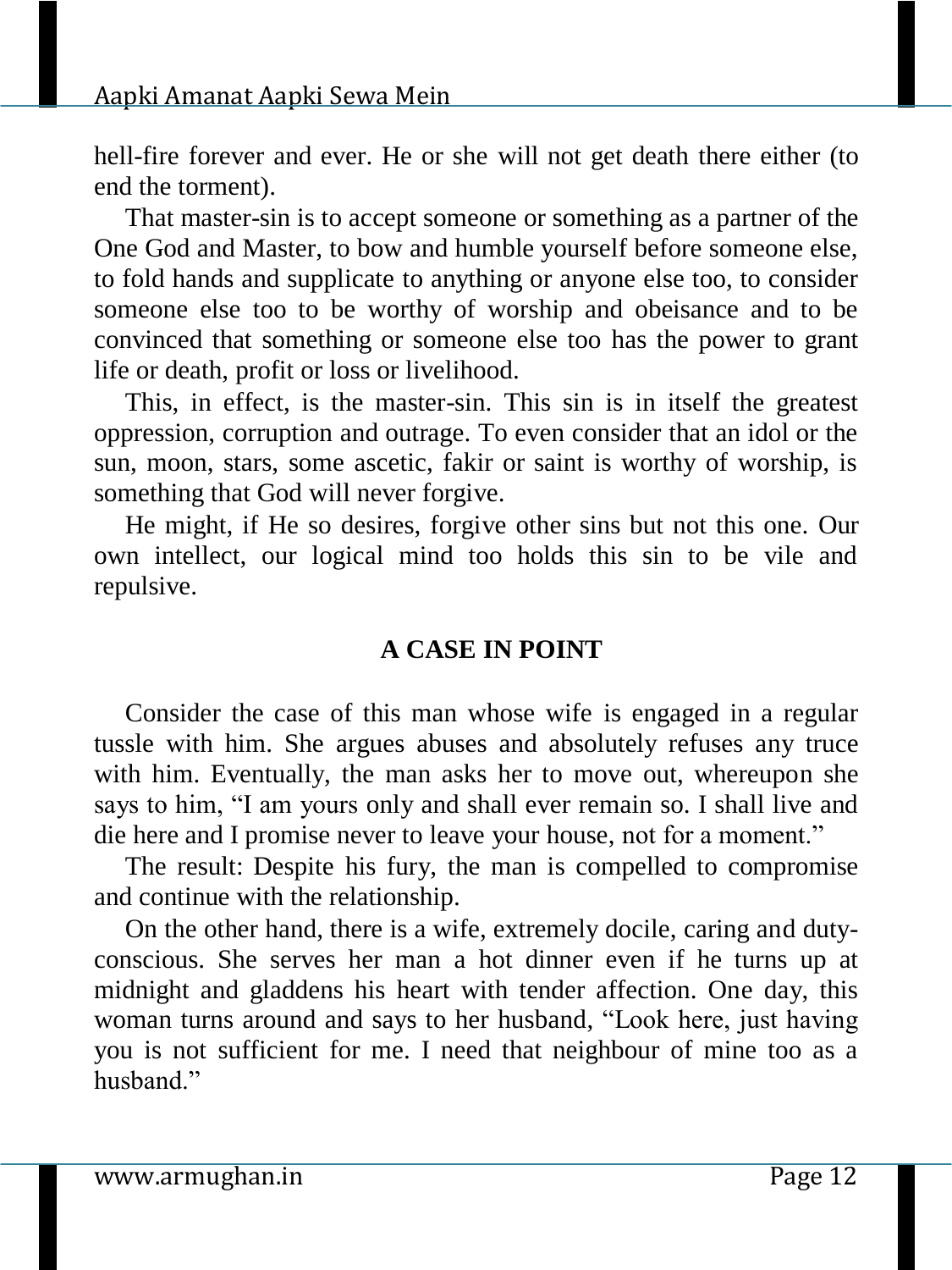#### Returning Your Truth

Now, if the husband has an iota of self-respect, he will not tolerate this. In fact, he would either kill her or kill himself.

Why does he react in this manner? You guessed it right. No man on earth can wish to have a rival or a partner in his marital rights as a husband. Just imagine! A man created from a humble drop of water, cannot tolerate a partner along with himself! How, then, can God the Master Who created man from this humble and impure drop of water, tolerate or permit that man should ascribe a partner to Him and worship someone else too? How can God stand this when the fact remains that He alone is the Provider of all of man's possessions?

Another case in point, here, is a prostitute. She plunges into degradation and dishonour for the sole reason that she sells her honour to anyone and everyone. In the same manner, a person who worships others be they idols, deities, humans or anything else, falls from God's grace, and he is worse than the prostitute who fell into disgrace. (She atleast realizes her sin)

#### **NEGATION OF IDOLATORY IN THE QURAN**

The Quran presents an allegory about idol-worship. It is thoughtworthy. It runs thus:

"The things which you worship besides God, they cannot, together, create even a fly; far from creating it, they cannot take back something which the fly might lift away from them. How feeble are those that are worshipped and how feeble are the worshippers. And they did not realize God (His Power) as they should have; He is Most Powerful and One Who can do anything." (Quran)

What an amazing and beautiful example! As for these idols which we have crafted with our own hands, it is we who have sculpted them. If these idols had any sense, they would have worshipped us!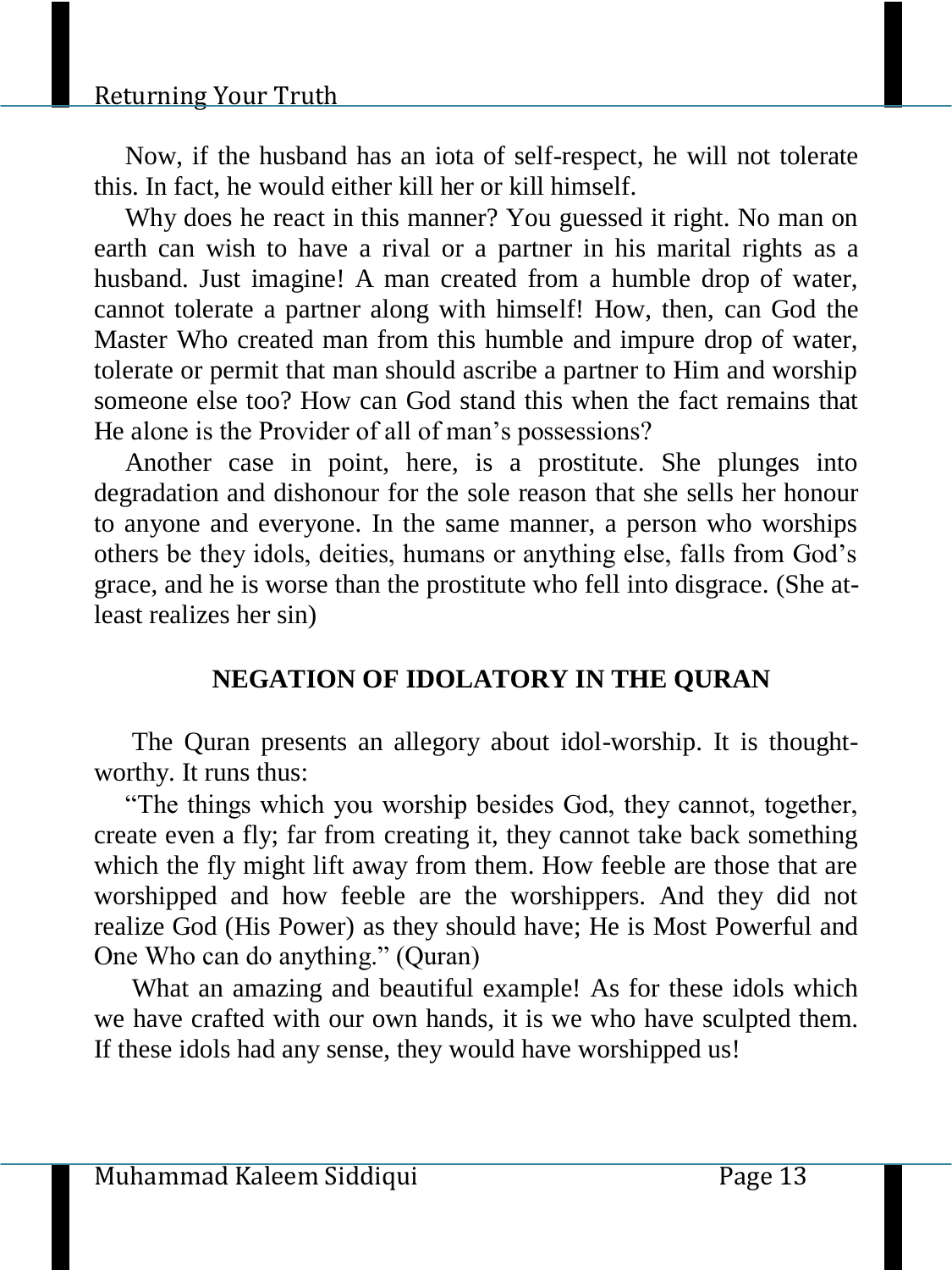### **A FLIMSY IDEA**

Some people argue that they worship others besides God just because these 'others' lead them to God. They say that they gain God's favours through them and through the idols. This argument is very much like the case of a man at the railway station. This man inquired from a porter about his train. When the porter informed him about the details of the train, the man leaped onto the porter's shoulders instead of boarding the train. He argued that he did so because it was, after all, the porter who gave him information about the train! To worship someone who gives information about God, instead of worshipping God, is as ridiculous as the action of the man who climbed onto the porter instead of climbing into the train.

There are some brothers who argue that they keep idols to ensure concentration of attention towards God (during worship). Now, this is indeed strange! This is much like the case of a man who is staring at a dog. He insists that he is doing so in order to concentrate attention on the thought of his father! But, there is no relation between the dog and his father. Similarly, where is the relation between a weak idol and that All-Powerful, Merciful and Compassionate Master? Will the act of looking at an idol ensure concentration of attention towards God or cause distraction?

In essence, the conclusion is that it is the greatest of all sins to attribute partners to God. God will never pardon this particular sin. Anybody guilty of this sin will become fuel of hell-fire for eternity.

#### **FAITH - THE SUPREME VIRTUE**

Faith is the greatest of all virtues, the essence of all that is good and worthy. Everyone, adhering to any religion, believes that it is only faith that a person carries with him after death while he abandons all his possessions behind him. A person of faith, a 'Faithful' is he who hands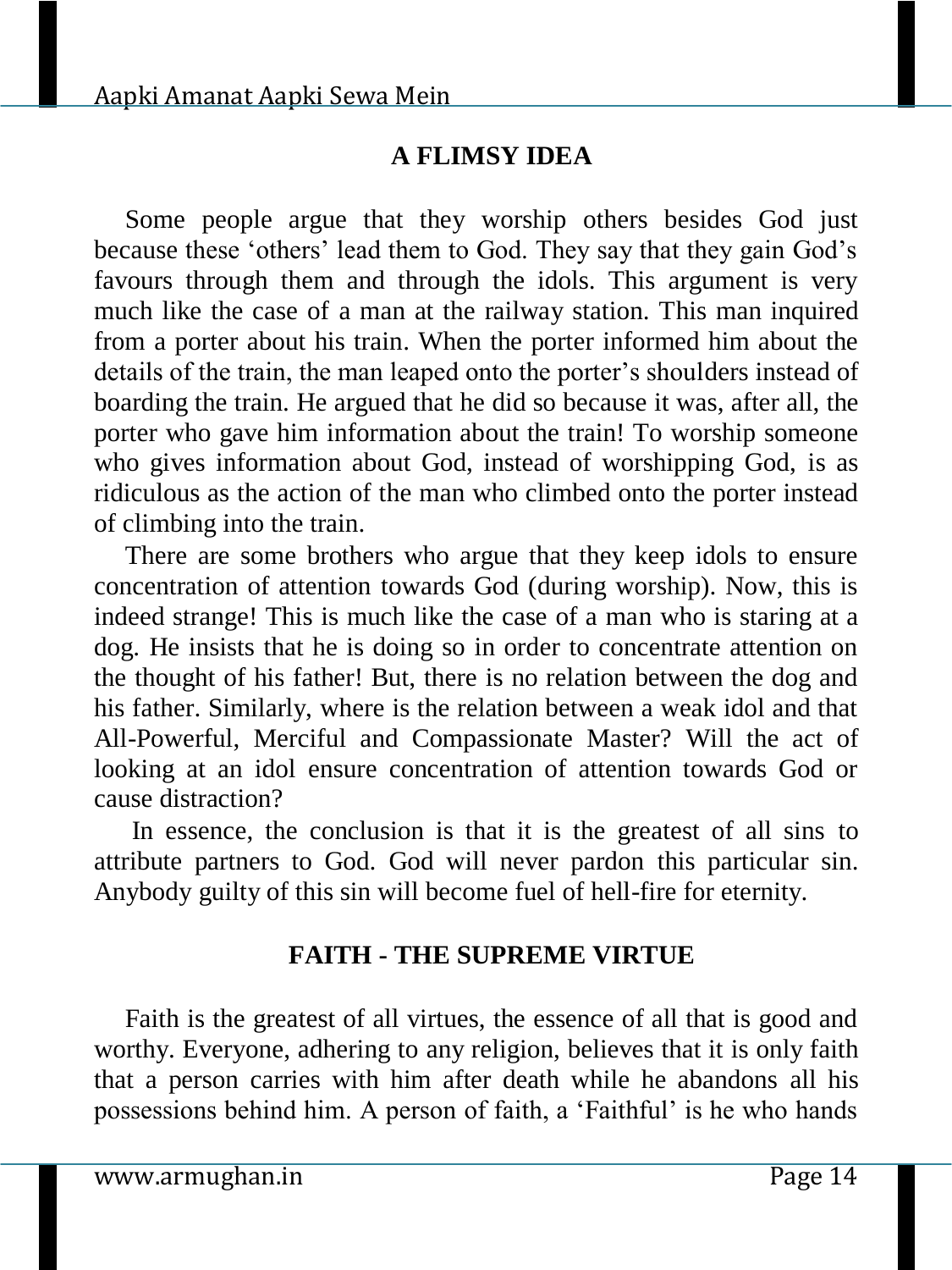over to others their due rights. On the other hand, he who usurps others' rights is termed an 'oppressor'.

Now, the greatest right over us is that of our Creator. And what is this greatest right that He has over us? This right is that we should worship Him alone and accept Him only as the Master, the Giver of profit or loss, honour or dishonour. And why so? Because HE alone is the Creator, Nourisher, Provider and Giver of life and death. Yes, this is His greatest right on us - that we spend this God-given life as per His wishes and obey Him alone. This, in essence, is faith (Imaan). A person cannot be a "Faithful', a person of faith, without accepting Him alone as the only Master and without submitting to Him. Rather, such a person would be termed 'faithless'.

The example of a person who usurps this greatest right of the Creator and yet claims to be a 'man of faith' is similar to the case of a dacoit who commits a major robbery and becomes a millionaire. Then, one day, he walks up to a shop to return a coin and says magnanimously to the shopkeeper, "Take this coin back. I got it extra from you by mistake"

Bizarre, isn't it? If, returning a single paise after committing a major plunder, is his 'faith' and 'honesty', then it would be a worse faith, indeed, to worship someone else instead of one's own Master.

Faith, in effect, means only one thing: that you accept that your Master is only One and that you worship Him alone and spend each moment of your life in implementing His wishes and commands. True faith really means that you spend the life given by Him according to His wishes. To reject His commands is 'irreligion' and faithlessness.

# **THE TRUE RELIGION**

True religion has always been one ever since the dawn of time. This one and true religion always taught the same thing – that we accept and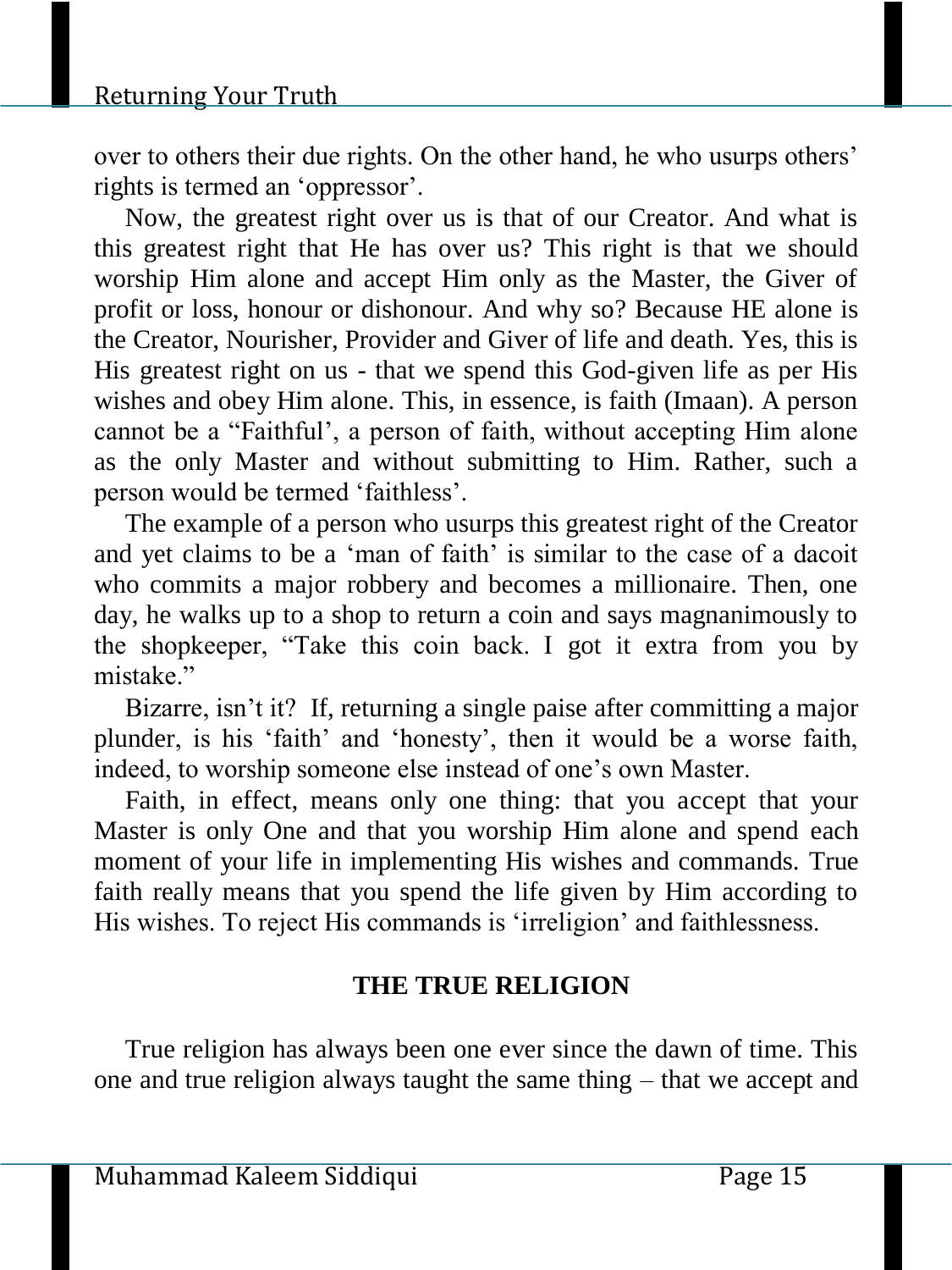believe in the 'One and Only God', worship Him alone and obey His commands. The Quran says:

"Truly, the religion with God is Islam." (Quran- 3-19)

"And whoever seeks a religion other than Islam, it will never be accepted of him, and in the hereafter he will be one of the losers."  $(Quran - 3-85)$ 

It is a human shortcoming that man's faculties have boundaries and limits. His eyes do see but not beyond a distance. He can hear but only within a certain range. His powers of smell, taste and touch too have their limits. These five senses provide man with information. But, his mind too has its own constraints. It cannot perceive or answer some questions such as: What kind of life does God, His Master, prefer for Him? In what manner should he worship God? What will happen after death? Which are the actions which will take him to paradise or, alternately, to hell? A person cannot, on his own, answer these posers.

#### **THE PROPHETS**

God, in His Mercy, turned towards this shortcoming and disability of man. He sent messages and guidance to some select, noble souls through angels. These men, the prophets, conveyed the art of living and the ways of worship. They unveiled to people those truths of life which were out of bounds of the intellect.

These men were known as prophets and messengers. They could also be called 'Avtaars' provided the term 'Avtaar' means 'one on whom something has been sent down or revealed'. These days, the term 'Avtaar' is generally taken to mean 'God or God in the guise of man'. This is an absolute fallacy and a major sin too. This delusion wrenches man away from worship of One God and Master and lands him straight into the quick-sand of idol-worship.

These great men, the prophets and messengers, selected by God to blaze out the true path for mankind, appeared in every region and nation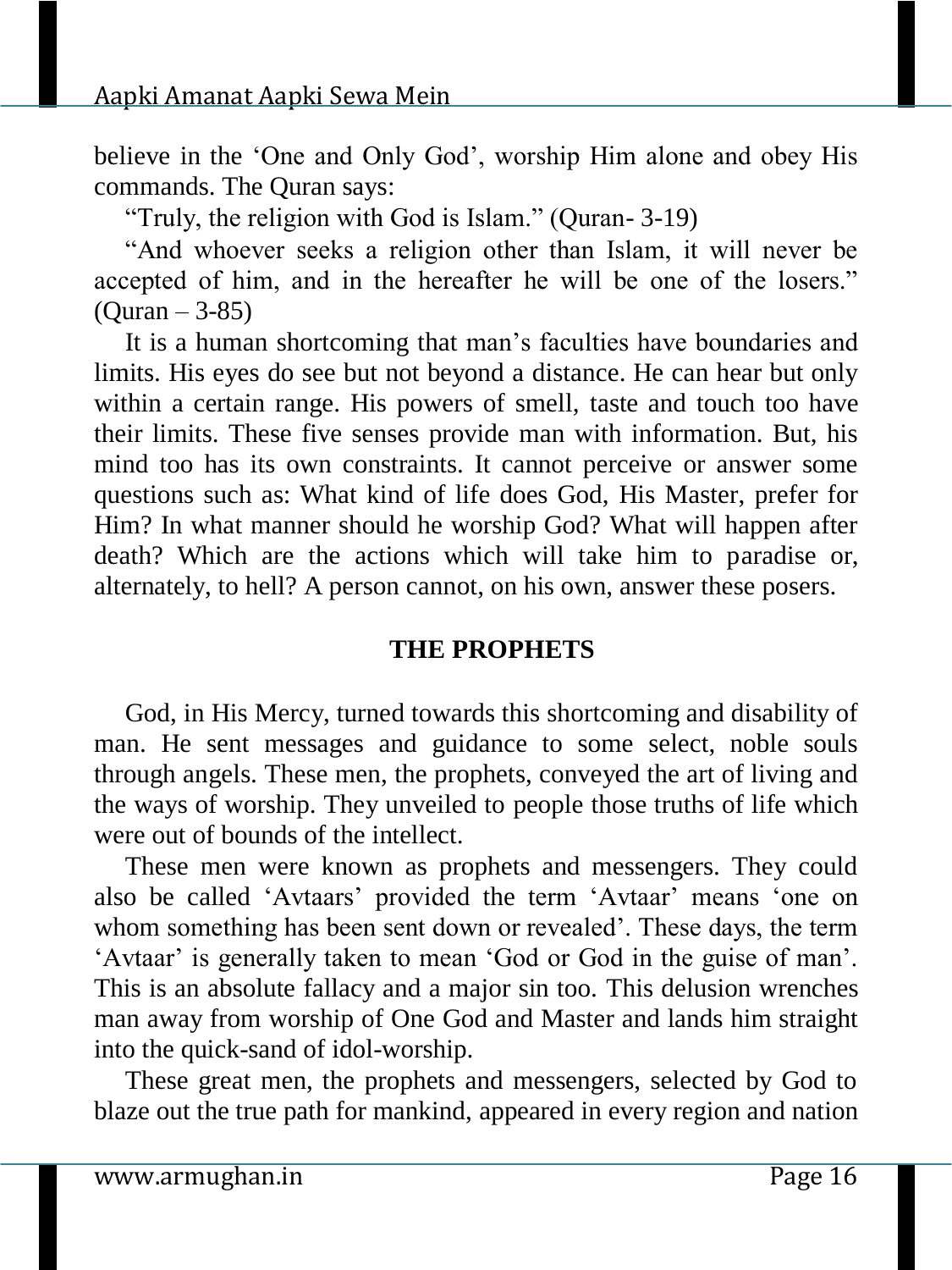#### Returning Your Truth

and in all times and climes. Each of them instructed the people to believe in and worship none but One God only and to abide by the code and way of life which they brought and spend their lives according to His wishes. Not one of these prophets invited men to worship anyone other than the One God. On the contrary, they made every effort to drag people away from this sin (of polytheism). People accepted their teachings and began treading the true path.

#### **THE ORIGIN OF IDOL - WORSHIP**

The prophets were mortals after all. They died. (There is no death for God only)

Their death aroused strong sentiments of grief, love and memories in their followers after them. The people missed them, mourned them, wept in their memory. This was the break, the golden chance for Satan, and he pounced upon it. Recall that he was man's enemy. God had given him the power to whisper evil thoughts into man's heart and mind and to tempt and lead him astray. Of course, God wanted to test man to see who obeyed Him and who followed Satan.

Now, Satan got his chance. He approached the grieving people and said, "You love your prophets but, now that they are dead, you are unable to see them. But, I will ensure that you can still see them. I'll carve out their statues. You can then look at the statues and gain peace."

The statues were made. The people would gaze at them at their will. By and by, a deep regard and love for these statues grew in their hearts. Another opening for Satan! He approached them again and whispered, "Believe me, if you bow to these statues, you will find God in them."

The people's hearts, already a brim with love for these idols, readily bowed to them and soon began worshipping them. Lo! Man, who was meant to worship One God only, began worshipping idols. And, before he knew it, he was caught in the trap of polytheism.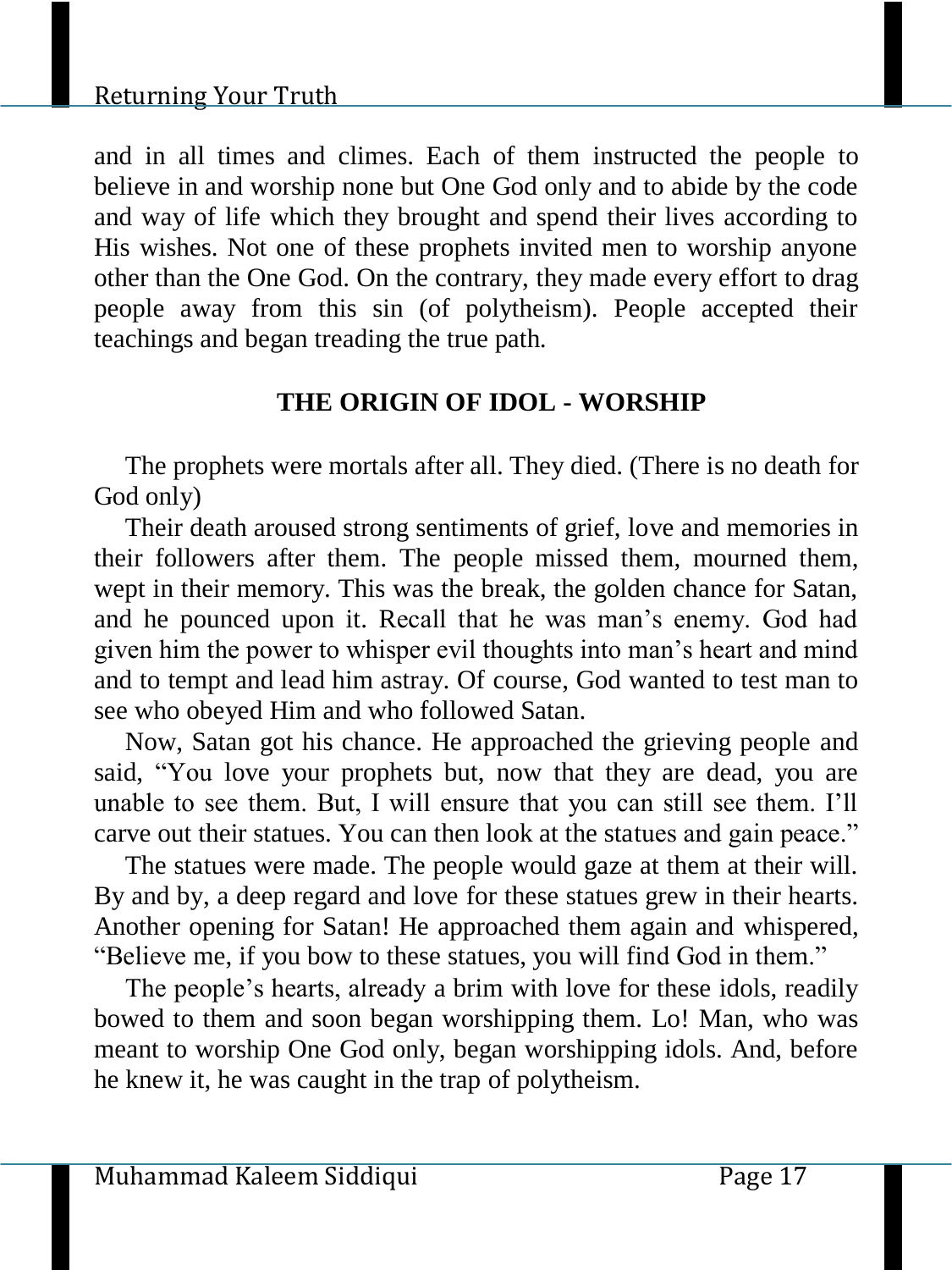When this happened, when man, the leader and chief of this world, stooped down to bow to stones and dust, he lost his honour and fell into degradation. He fell from God's grace and became a fuel for the fires of hell till the end of time.

Now, God sent more prophets again. They came to unhook people from idol-worship and to stop them from worshipping anything other than God. Some people accepted their exhortations. Some did not. Those who did gained God's pleasure. But grave, divine decisions were taken, decisions of destruction for those who spurned the prophets' advice. They were obliterated off the face of the earth.

#### **THE MAXIM OF THE PROPHETS**

The prophets kept coming continuously in quick succession. A common premise and the same thread ran through their teachings. They invited people to one and the same religion and the same principles (the principles of Oneness of God, life after death, accountability of actions after death, heaven, hell and God's messages sent to mankind through prophets)

Each of them said: "Believe in One God. Do not conjoin anyone with God or His qualities. Do not make anyone a partner in His worship. Accept all His prophets as His true prophets and all His angels as His pure creatures who do not eat or sleep but merely execute His commands. Accept and believe the revelations, the scriptures which He sent through the angels, to be true. Believe also in the plain truth that, after death, you will surely be handed out your recompense for your virtues and vices. Finally, have faith that all positive or negative happenings in life are part of destiny and are from God. So, follow the way of life and the religious code which I have brought."

All the prophets were true. All the scriptures revealed to them were true. We believe in each of them, and do not discriminate between them. But – there is a question: What is the proof that these prophets were actually the true and genuine prophets of God? The proof of their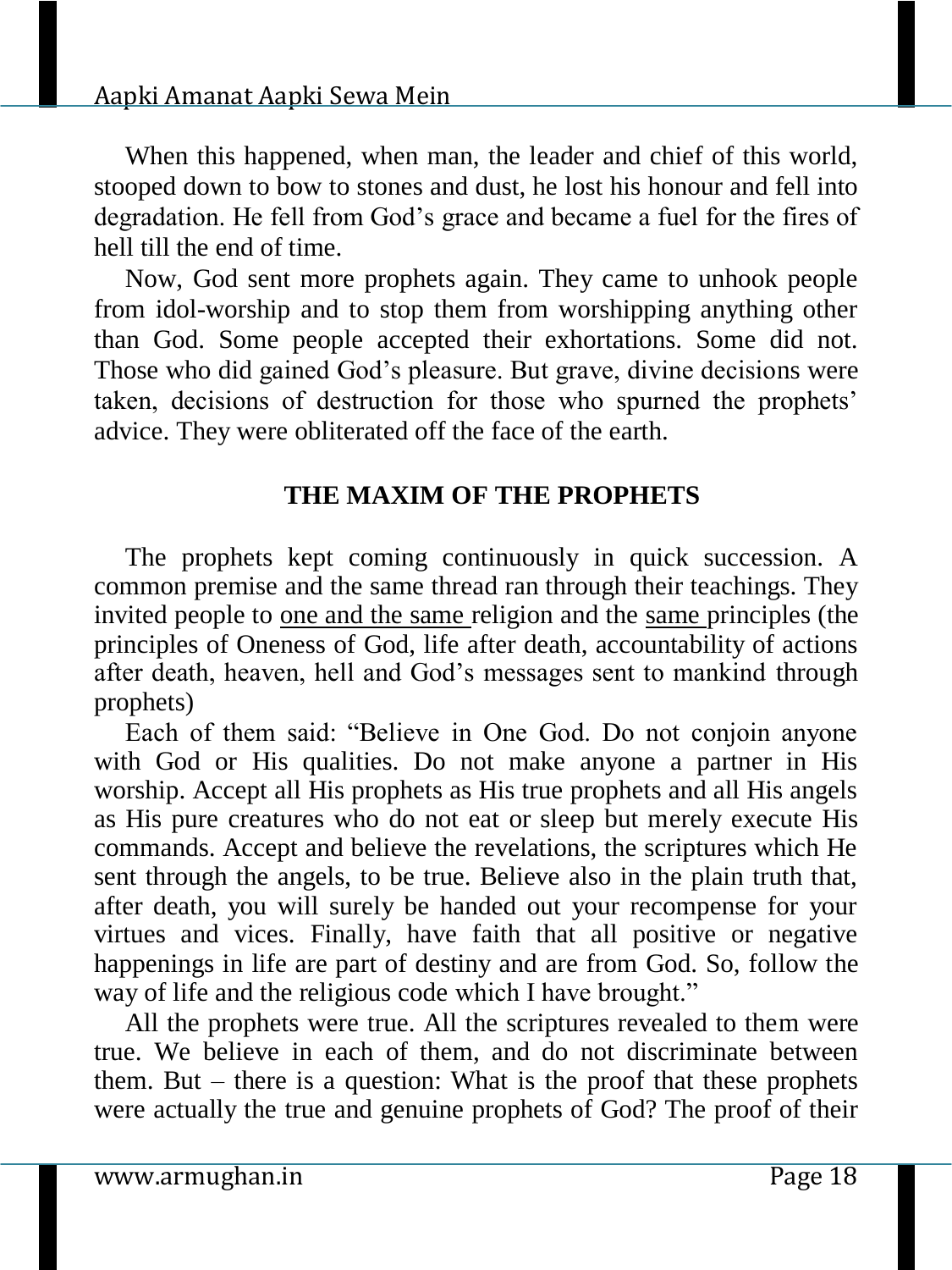truth and authenticity is in this that they be tested on the litmus stone of this one principle: The teachings of these men, who invited people to believe in One God, must not contain any talk of worshipping anyone else or worshipping their own selves, except God.

Now, if the teachings of some religious personalities today contain a sanction for idol – worship or worship of many gods, then these personalities were either not prophets or their teachings have been manipulated later. It is, indeed, a hard reality that the teachings of all prophets prior to Prophet Muhammad (saw) have been altered and, in many cases, their holy scriptures too have been tampered with.

# **THE LAST PROPHET - MUHAMMAD (saw)**

There is an amazing and precious fact! That fact is: All prophets and Holy Scriptures prophesied the coming of a last and final prophet. These prophets also instructed and their scriptures mentioned that once this final prophet appears and is recognized (through certain signs), people must accept him and his scripture and code of religion which he brings, and give up all earlier religious laws.

But, there is another amazing fact here! This fact is that despite major changes in all previous holy books, the forecasts about the coming of the last prophet could not be tampered with. God did not allow it. These forecasts exist in all holy books today. This very fact is, by itself, an open proof of the truth of Islam. Why did this happen (preservation of these forecasts in holy books)? This happened so that none can stand up and give excuses on D-Day (Judgment Day) and say, "I did not know (about the coming of the last prophet)".

This last prophet - Muhammad (saw) - has been called 'Naraashans" in the Vedas, 'Mahammad' in the Bhavishya Purana, 'Kalki-Avtaar' in the Puranas, 'Parakletos' in the Bible and the 'Last Buddha' in Buddhist scriptures. The date, time and place of Prophet Muhammad's birth and many other signs related to him, have been mentioned in these holy books.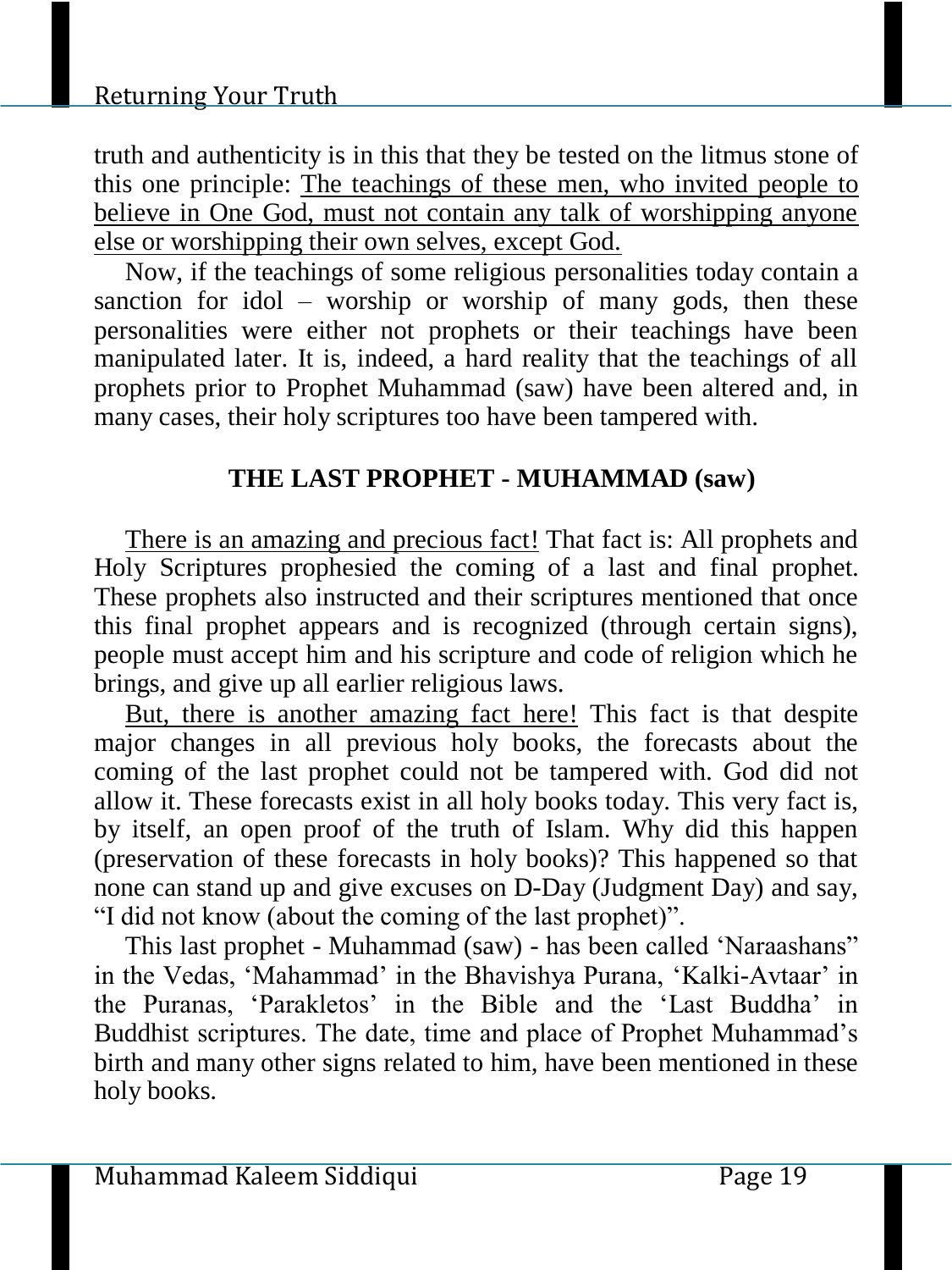#### **PROPHET MUHAMMAD'S LIFE - AN INTRODUCTION**

About 1400 years ago, that last Prophet Muhammad was born in the city of Makkah in Saudi Arabia. His father died before his birth. His mother too did not live long. His grandfather and, later, his uncle raised him. Soon, this most extra-ordinary person of the world became the apple of the eyes of the Makkans. Their love for him grew as he grew up. He was popularly known as 'The truthful' and 'the trustworthy'. The people would deposit their valuables with him (as in a bank). They would invite him to arbitrate in their disputes.

An interesting incident took place once. The Kabah, the sacred mosque of God, was being renovated. A sacred stone lay in its corner. Due to its sanctity, all the Makkan tribes and their leaders wished to get the honour of installing this stone themselves. Matters came to a head, and swords were drawn. Just then, a sensible man came up with a solution to the impasse. He suggested that the first person to enter the Kabah should settle the dispute. The crowds agreed. Lo and behold! The first to arrive at the Kabah just then was Prophet Muhammad! The people cried out in one voice, "This is just fine! The 'truthful and trustworthy' has arrived, and we are pleased."

The Prophet broke the stand-off in an ingenious way. He rolled out a sheet of cloth on the ground and himself lifted the stone, placing it on the cloth. He then asked all leaders of the various tribes to come forth and hold the hem of the cloth and lift it. When these leaders reached the Kabah's wall carrying the cloth with the stone in it, the Prophet lifted the stone and installed it in its original spot. He thus averted a near blood-bath.

As a norm, the people consistently involved him prominently in their affairs. They would become upset and restless in his absence when he travelled, and would weep inconsolably when he returned.

In those days, 360 idols and statues of deities were installed in the Kabah. Arabia overflowed with evils like castes, social divisions, oppression and suppression of women, alcoholism, gambling, usury, conflicts, violence, adultery, etc.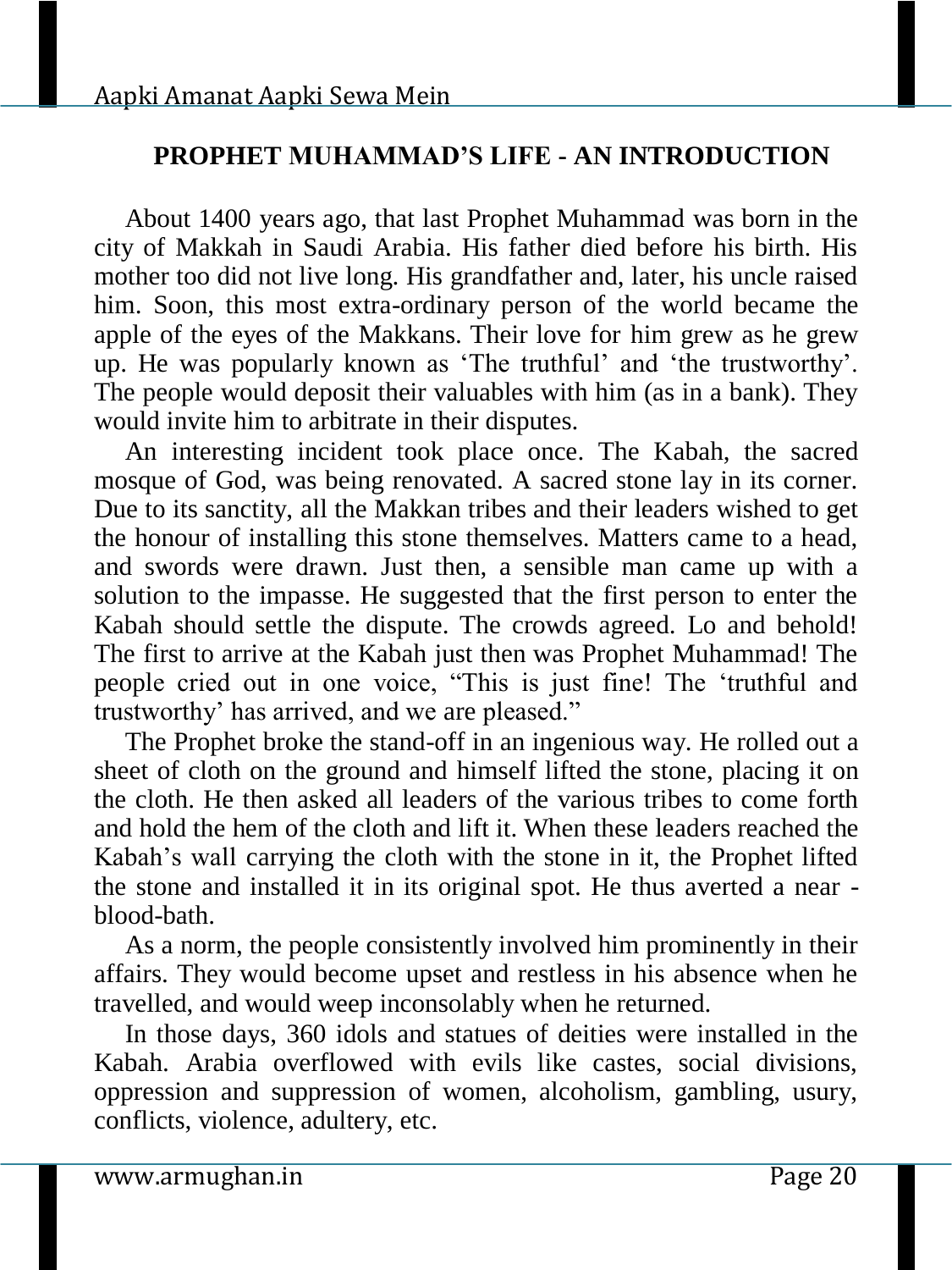When Prophet Muhammad was 40, God began sending down the Quran to him through an angel and also gave him the glad tidings of having appointed him as a Prophet of God. God, now, conferred on him the responsibility of inviting people to monotheism or worship of One God only.

#### **THE VOICE OF TRUTH**

Prophet Muhammad stood atop a hill. His voice rang out in the still desert air as he called out to the people. The people responded. They had recognized the familiar voice. It was the voice of 'the truthful' and 'the trustworthy'. Promptly, they rushed to the bottom of the hill.

From the crest of the hill, the Prophet asked them, "Will you believe me if I inform you that a vast army is approaching behind this hill and is about to attack you?"

The people echoed back, "How can we not believe you? You never lie or deceive. Moreover, you are in an elevated position up there and can see the other side of the hill from atop."

Thereupon, the Prophet invited the people to Islam and cautioned them against idol-worship. He warned them about the fires of hell after death. He tried to impress upon them that they could not see those fires just as they could not see the other side of the hill from below while he could see it from his elevated position on the hill-top.

# **A HUMAN WEAKNESS**

It is a human shortcoming that a person emulates even those fallacious beliefs and actions of his forefathers which are wide off the mark .He does so despite the fact that his own logical mind and other evidence refutes the validity or correctness of these ideas and actions. Despite this, he persists with the practices of his ancestors. Far from examining or refuting these practices, he does not tolerate a word against them.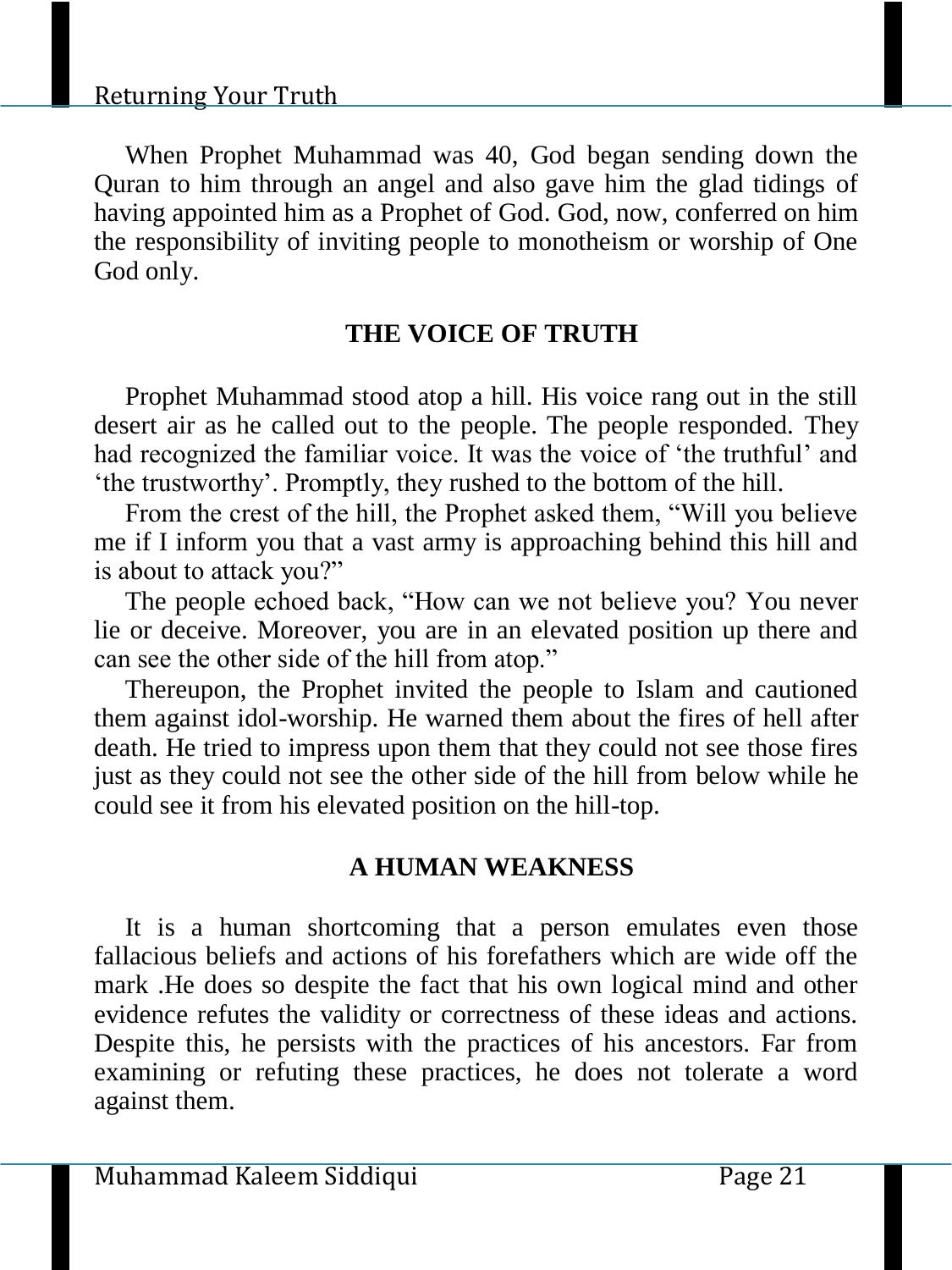### **ROAD-BLOCKS AND TRIALS**

This human shortcoming, above-mentioned, was the very reason why the very people of Makkah who had honoured and trusted the Prophet for 40 years and had titled him 'The Truthful', suddenly became his worst enemies. The more he invited them to this single truth (of monotheism), the more vehemently and violently they opposed him. Some of them persecuted his followers who believed him. They assaulted them, strapped their necks, dragging and stoning them. They pinned down many believers on burning coals. Despite all this, the Prophet took no revenge. He harboured no vindictive or negative feelings for his persecutors but only prayed for their guidance.

Once, disheartened and disappointed with his own people of Makkah, he visited the nearby town of Taif. There, the people derided him. They set young pranksters after him. These truants ran after him, abused and stoned him until his feet bled. When he would sit down in exhaustion, these boys would raise him up forcibly, only to stone him again. He left the town. On the outskirts, he sat down to gather his breath. He did not curse them. Instead, he supplicated to God with these words: "O Lord! Grant them understanding, for they know not."

Ultimately, he was compelled to bid farewell to his beloved city of Makkah for the only fault that he had conveyed God's pure words – the Quran – to the people there. Subsequently, he migrated to the city of Madina. However, the Makkan armies attacked him there too repeatedly.

#### **THE TRIUMPH OF TRUTH**

Truth always wins. It won here too. After going through the grind for 23 years, victory finally embraced the Prophet. His sincere and selfless appeals and invitation to the truth touched the deepest chords of hearts. A flood of affirmations poured in from across the length and breath of the lands around him. Entire Arabia entered the cool shade of Islam, and a revolution swept across the entire world, thereafter.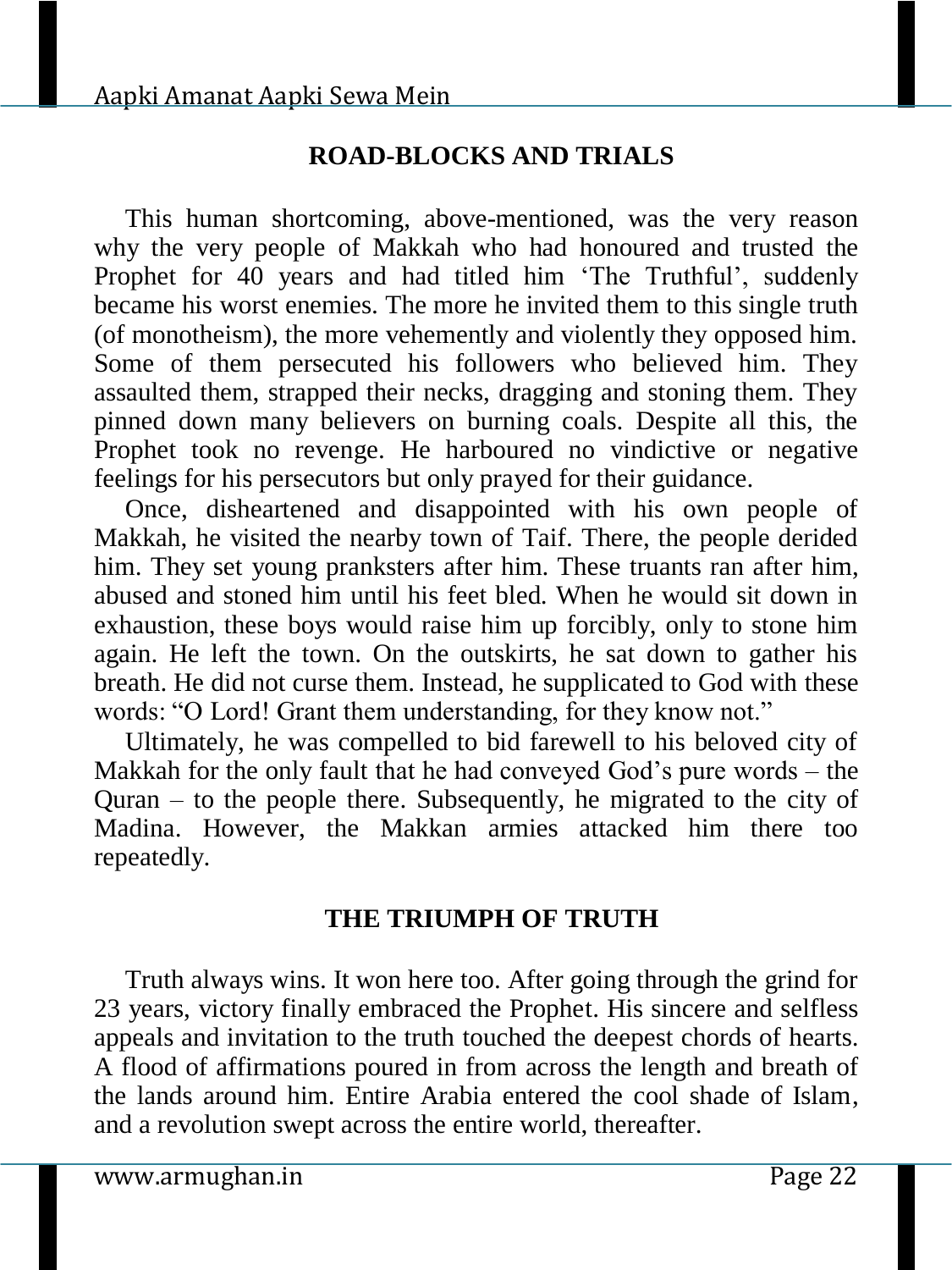# **THE FINAL WILL**

Some time before his death, Prophet Muhammad performed the pilgrimage of Haj along with 1,25,000 people. There, during the Haj, he announced his famous final will and parting exhortation. He said, "O People! After you die, you will be questioned about me as to whether I conveyed God's religion and the truth to you. What will you say?"

The surging crowds responded, "We bear witness that, without doubt, you have conveyed it."

He raised his finger towards the heavens and said thrice, "O God, be Thou Witness, be Thou Witness, be Thou Witness."

Thereupon, the Prophet announced, "Those of you whom this true religion has reached, must convey it to those whom it has not yet reached. Let him who is present; convey it unto him who is absent."

He also stated that there will be no prophet after him, that he was the last prophet – the

'Narashans', the 'Antim-Avtaar', the 'last Buddha', the 'Parakletos', the 'Kalki-Avtaar' whom people had been awaiting and about whom they knew all details and signs.

The Quran says:

"Those to whom We gave the Scripture (Jews and Christians) recognize him (Prophet Muhammad) as they recognize their sons. But, doubtless, a group of them conceal the truth while they know it (i.e., that he is the last prophet prophesied in all holy books)." (Quran-2-146)

#### **EVERY SOUL'S OBLIGATION**

It is now the bounden duty and a religious and human obligation upon every human soul till Doomsday, to worship One God, not to attach partners to Him, to accept His last Prophet Muhammad as the true prophet and follow the code and way of life brought by him. Doing this is called faith or Imaan. Without faith or Imaan, a person will burn in hell eternally after death.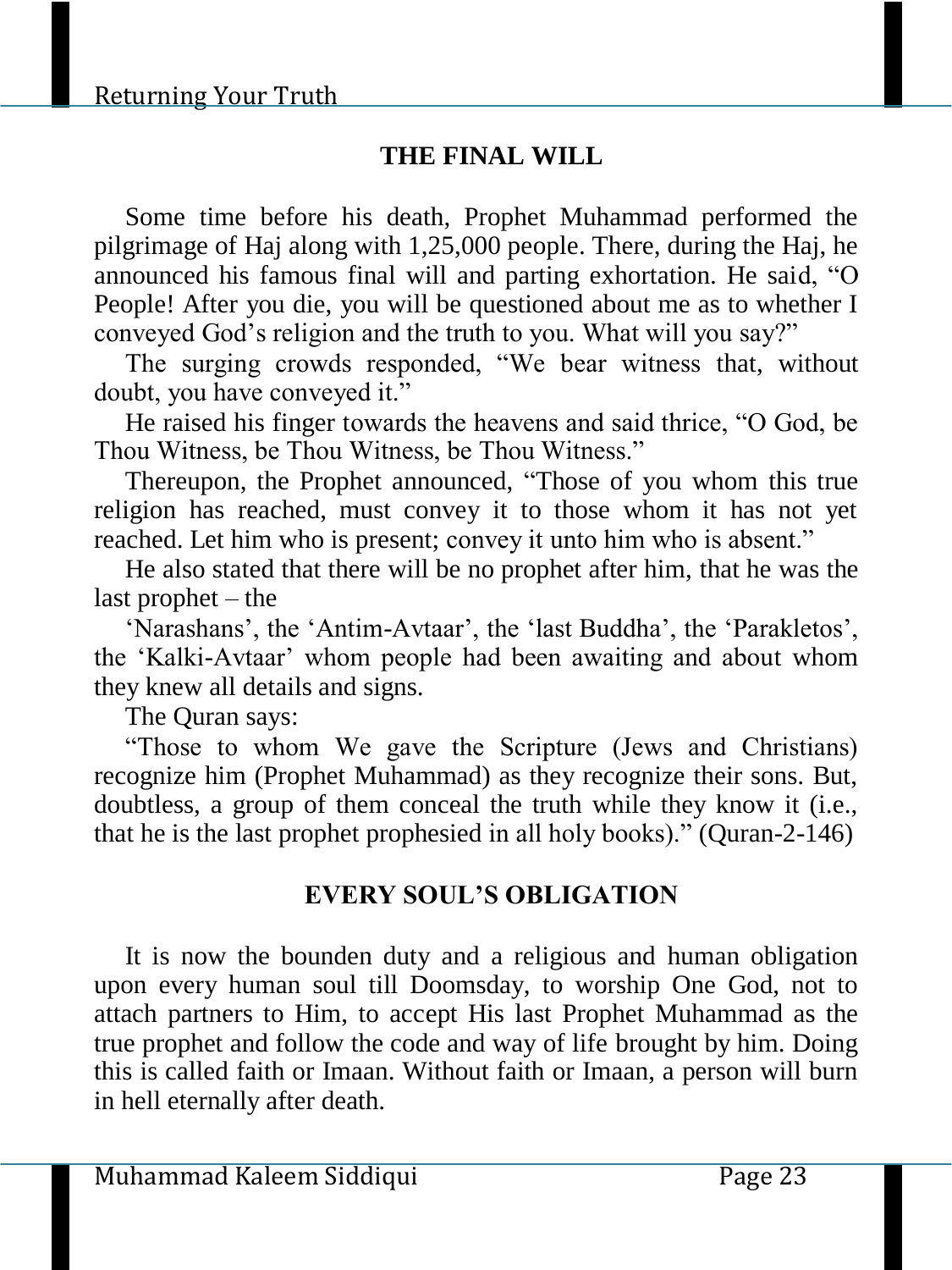# **SOME QUESTIONS**

Some questions may crop up in your mind. For instance – Why at all should we believe in going to heaven or hell after death when we can't see heaven or hell? In this regard, it will be most relevant to note that all ancient scriptures hold a vivid description of heaven and hell. This goes to prove that the concept of heaven and hell exists in all religions.

This can be better understood by a simple example: Someone tells a baby inside the mother's womb, "Now look here, when you are out of here, you will get milk, you will cry and you will see many other things too."

The baby may not believe this while he is still inside the womb. But no sooner does he emerge from the womb; he finds all those things which were told to him, to be true and right in front of his eyes. Our world too is in a state of pregnancy. When a person emerges from it after death, he opens his eyes in the next world and, like that new-born baby, finds all the things said to him to be true and very much in front of him.

#### **A RIDDLE**

Another question that might puzzle the mind can be: If all religions and religious scriptures are true, then why is it important to believe in and accept Islam? The answer to this poser is simple, especially if seen in the light of today's system in the modern world. Take the example of our own country. We have a parliament and a constitution. We also had a string of Prime ministers like Nehru, Shastri, Indira Gandhi, Charan Singh, Rajiv Gandhi, V.P.Singh, Atal Bihari Vajpayee, etc.

Each one was a Prime minister in his own right. Each of them introduced come changes and laws in response to the need of his time, and these became an integral part of the country's law. Now any change made in this law by the present Prime minister and his cabinet will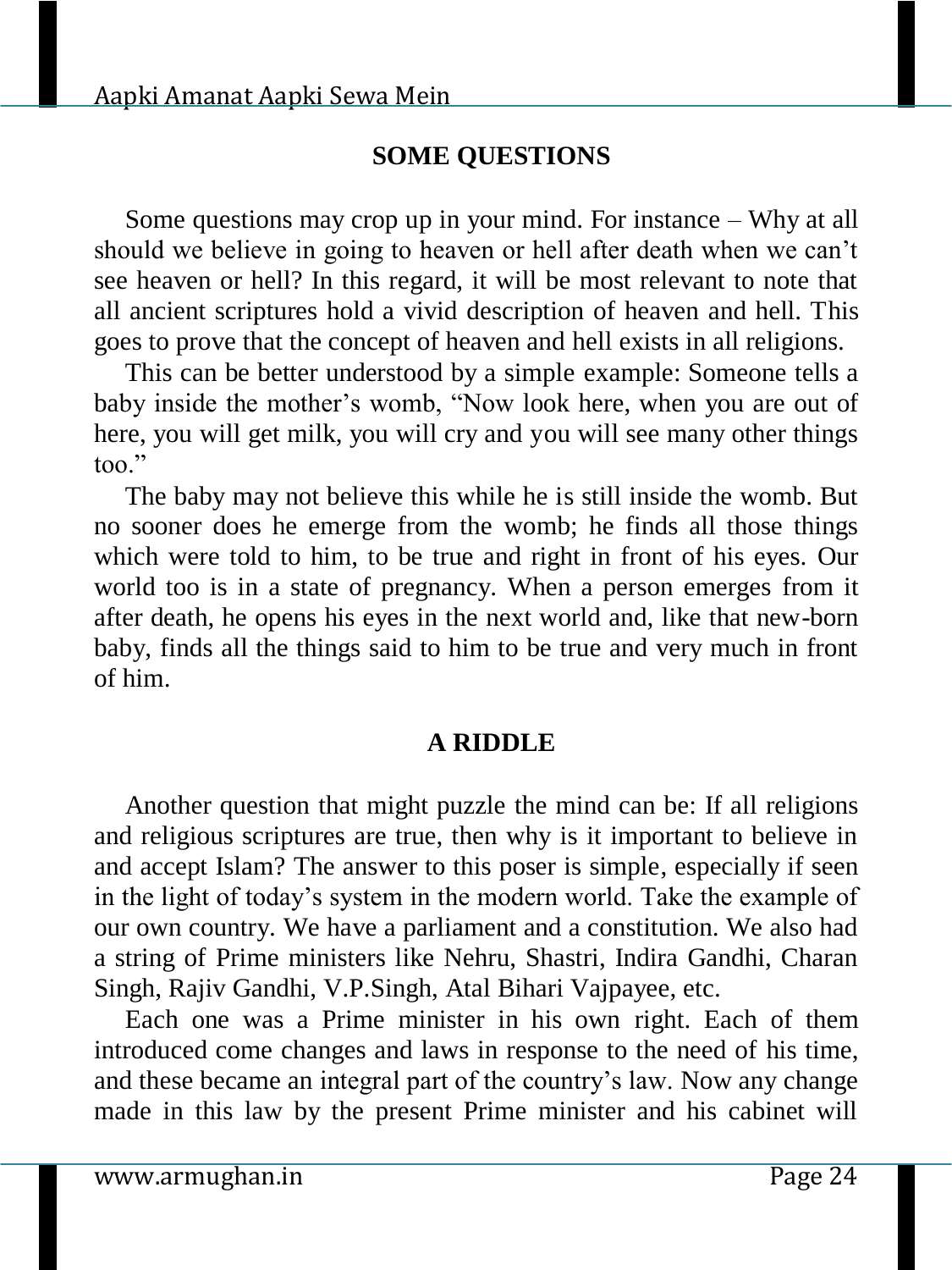#### Returning Your Truth

automatically abrogate the related previous law on the same subject. It becomes mandatory for the citizens to accept this new, changed law. Now, if someone were to object and say that since Indira Gandhi was also a Prime minister, hence he will obey only the laws made by her and not the new laws framed by the new Prime minister, then obviously such a person would be taken as an enemy of the State and would incur indictment and punishment.

In the same manner, all religions and all religious texts appeared in their own times and each, in its own right, taught the same truth (of monotheism). But, now it is imperative for a person to believe in the last Prophet Muhammad and follow the final code of religion brought by him while, at the same time, believing and accepting all previous prophets and religions to be true. (Moreover, previous prophets were sent to their own people for their own times but Prophet Muhammad, being the last Prophet, has been sent for all mankind and for all times).

#### **TRUE RELIGION IS ONLY ONE**

It is plain now that it is not correct to say that all religions lead a person to God or that only the paths (religions) are different while the goal is common. The reality is that truth is only one. Falsities can be many. Light can be only one continuous spectrum of unbroken radiance. Yes, light can be only one. Darkness and its shadows can be many! True religion, too, is only one. It was always one from the very dawn of time. And to believe in that one religion and only that religion, is Islam.

Religion never changes. It is only the internal laws (religious code) that changed with the times. And, these laws were changed only through God's guidance sent through prophets. When mankind is one species, our Lord God is also One, then the true path is also one. The Quran says: "The religion from God is only Islam."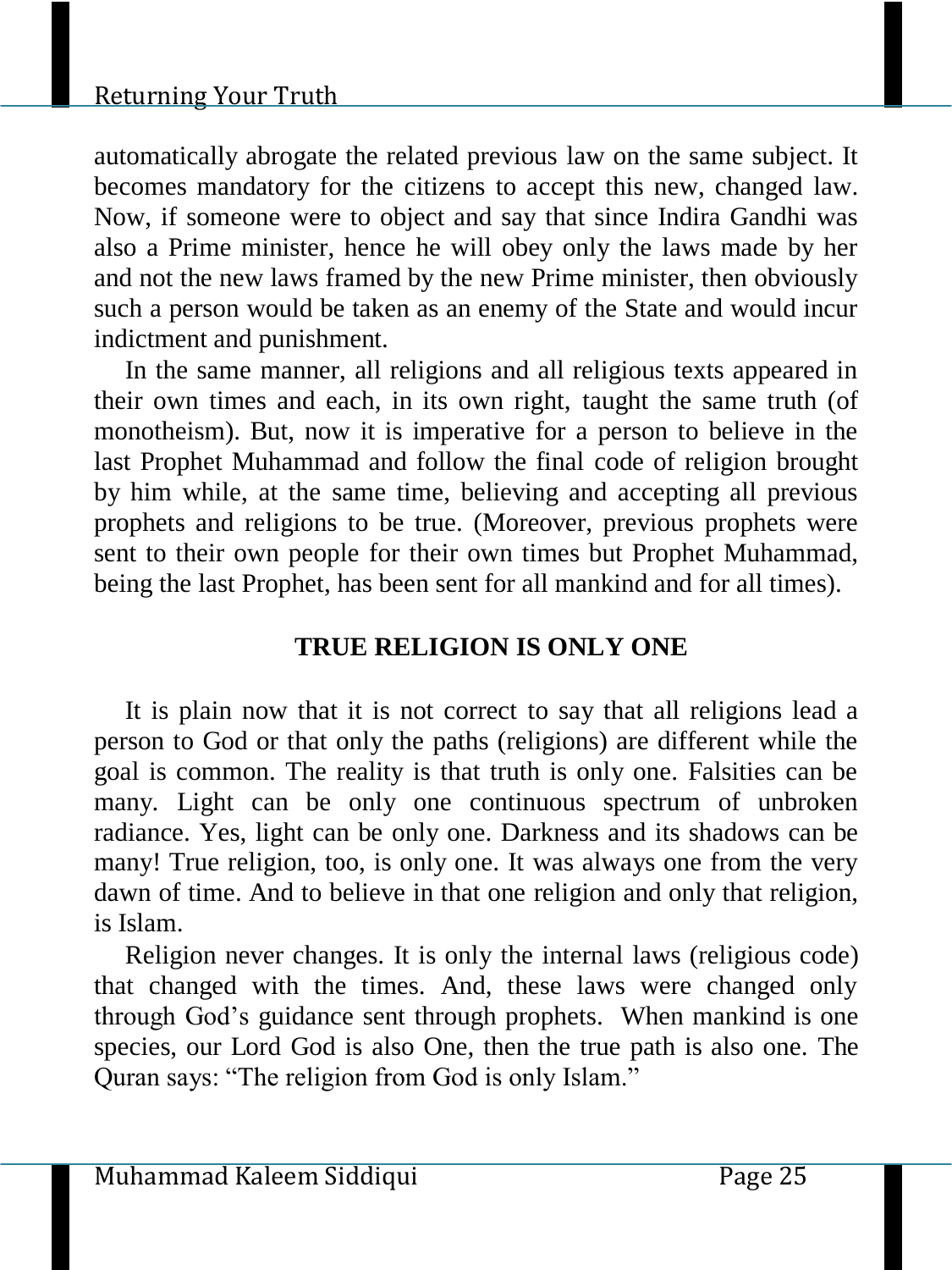# **AN ADDITIONAL QUESTION**

Yet another question could tug at your mind: Where is the proof that Prophet Muhammad is God's true prophet and also the last prophet? The answer is plain and the proof is glaring:

1. The first proof is God's own declaration that Prophet Muhammad is his true and last prophet. God announced this through His Word - the Quran. The Quran is the word of God. Now, to prove that the Quran is the word of God, in the first place, the Quran itself has given evidences and arguments as mentioned earlier. These arguments have been upheld and stood their ground as none of these could be refuted till date. It is this true book that has announced that Prophet Muhammad is the true and final prophet of God.

2. The second proof is the very person of Prophet Muhammad. Every moment of his life is on record and exposed to the world. His entire life is but an open history book. No other man's life and times have been thus chronicled and rolled our before the world as Prophet Muhammad's life. His own sworn enemies and anti-Islamic historians too never alleged that he ever lied even in his private life about anything or anyone. His own countrymen swore to his honesty and integrity. How such a person who never lied in private, tell cans lies in the matter of religion and God? This true Prophet himself conveyed that he was the last prophet and that no prophet would come after him. He also did not give any prophecy (about any prophet after him).

3. The third proof is: - the Holy Scriptures of all religions. All religious scriptures contain prophecies about a last prophet, a last 'Rishi' 'Antim Rishi', 'Narashans', 'Kaliki-Avtar' and 'Muhammad' in Hindu scriptures (and by his own name and other names in Christian, Buddhist and other scriptures mentioned earlier) The signs of this last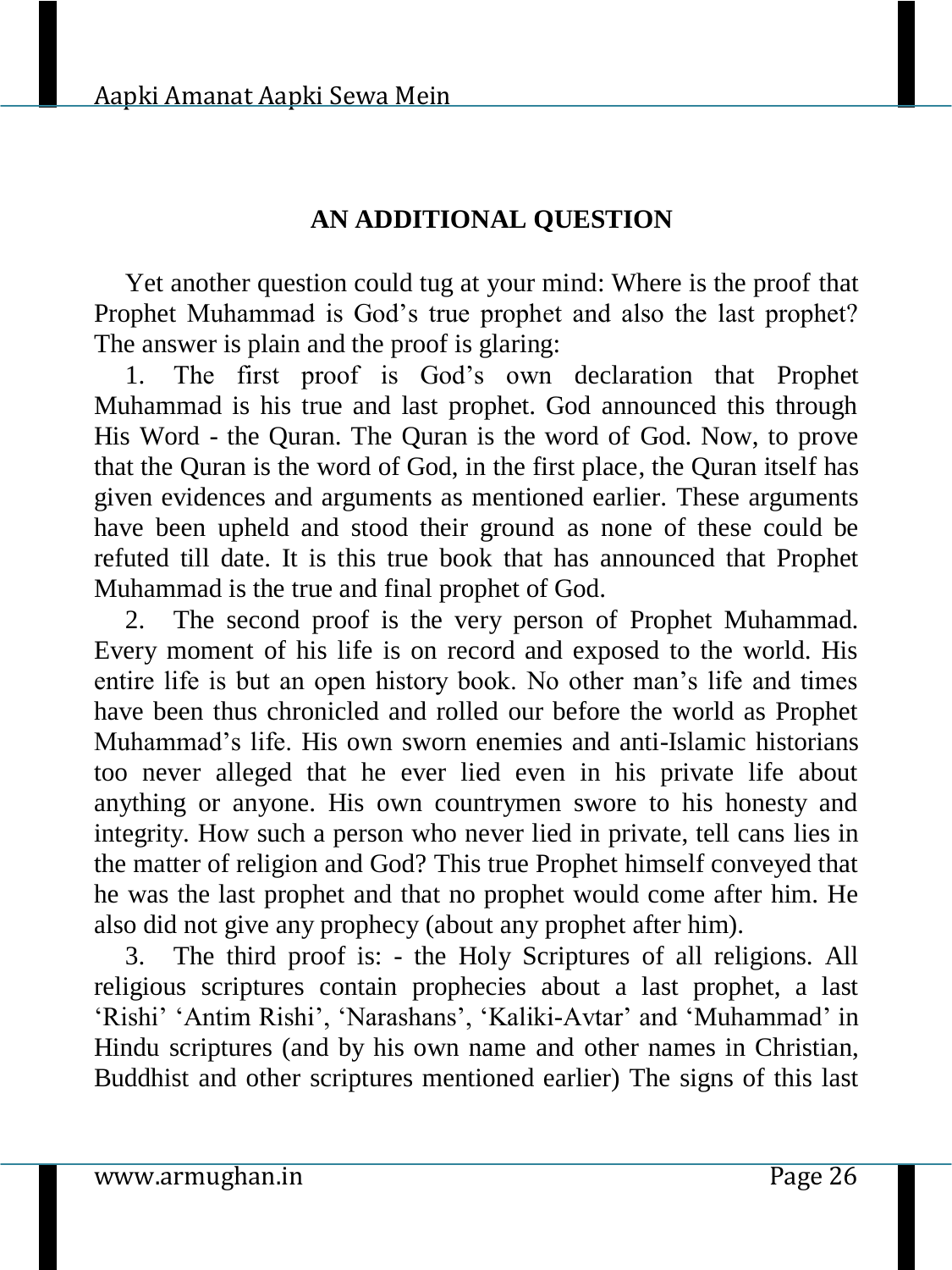prophet (by which he can be recognized) have also been detailed in all these holy books, and they conform to Prophet Muhammad only.

# **PANDIT VED PRAKASH UPADHYAY**

Pandit Ved Prakash Upadhyay (an expert on Holy Scriptures) has written that a person who does not accept Islam and does not believe in Prophet Muhammad (saw) and his religion is, actually, not a Hindu. The reason for this is that the Hindu scriptures have clearly instructed the people to accept the religion of Kalki-Avtar, the Narashans whenever he appears on this earth (just as other scriptures have instructed people to accept the last prophet).

Hence, any Hindu who truly believes in his own religious scriptures but does not believe in the Kalki-Avtar and his teachings will burn in hell-fire after death forever. There, he will be deprived of the sight of God. Rather, he will suffer God's wrath. (Similarly, a person of any other religion too cannot be a true believer and follower of his own religion until and unless he believes and follows this last Prophet Muhammad because his own holy book has prophesied his coming and also instructs him to follow this last prophet.)

# **FAITH - A NEED**

Come to think of it, faith is essential not only for the life after death but is needed in this world and this life too. It is a case of conscience, an obligation on man to worship One God. Anyone who deviates and parts company with God, and bows and kneels to others, is worse than an animal. Why? Even a dog lies faithfully only at his own Master's door and pins all hopes on him alone. What a man is he who abandons his own true Master and Lord and bows away, right and left, here and there, at every other door!!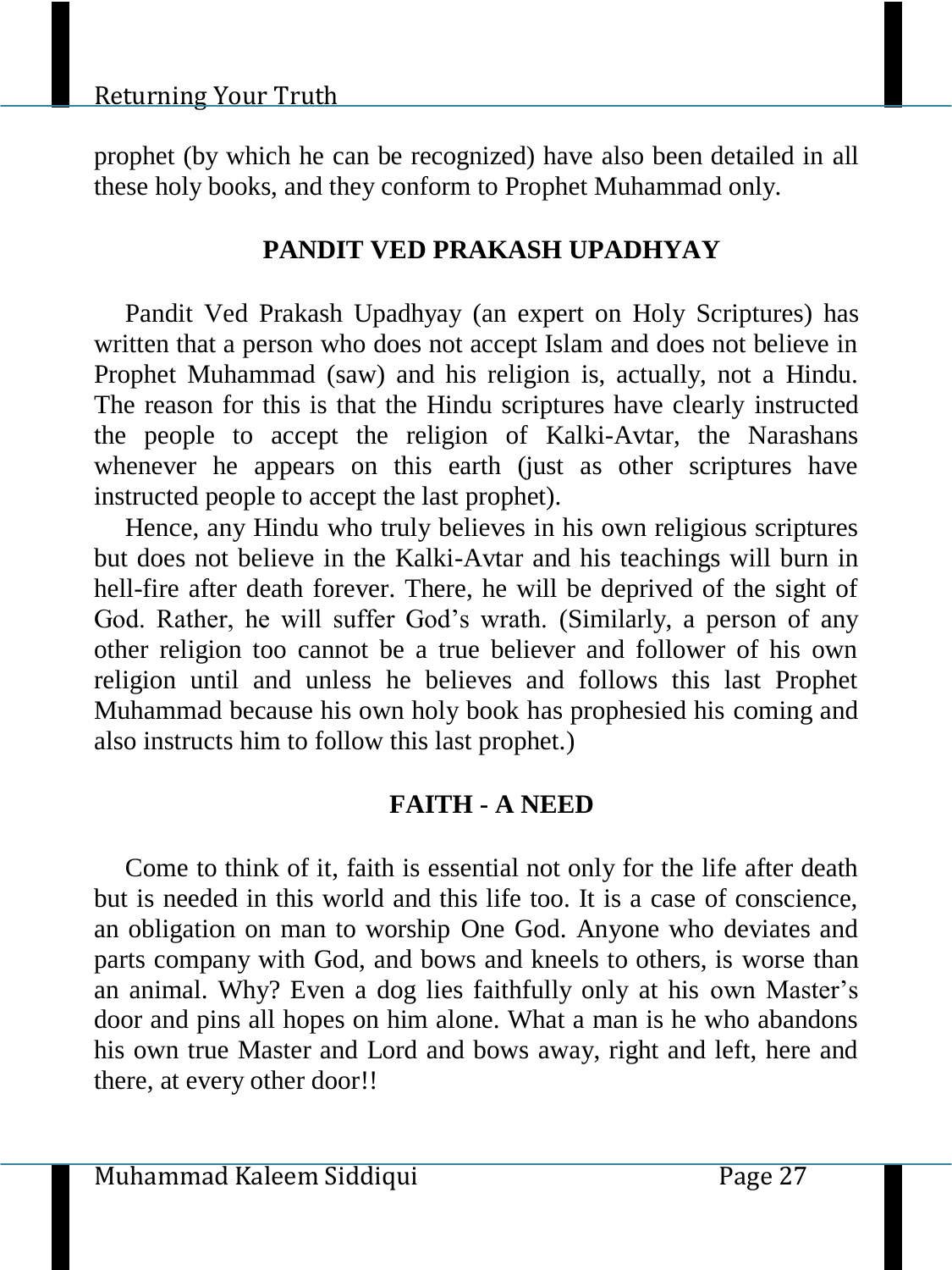However, the hard fact is that a person needs faith more after death from where he will never return. There, he will not get a second death even if he were to beg for it. There, regrets and remorse will prove futile. If a man departs from this world without faith, then he will smoulder and burn in the consuming fires of hell without a break, forever. What happens when a tiny flame merely brushes us for a moment? We cry out in pain. How then will we be able to stand a blazing fire which is 70 times hotter than this world's fire, and in which one will be roasted alive perpetually? There, when the skin will be burnt to a cinder, a new skin will at once replace it, to be burnt and replaced again. This process will be repeated continually. (Today, we know that pain - receptors are in the skin and the skin feels maximum pain) The torment of burning will be uninterrupted.

#### **DEAR READERS!**

My Dear Readers! We have no clue as to when death will strike. We are not sure even if we will be able to exhale the breath we have just inhaled or if we will be able to breathe in a new breath. Before death catches up with you, there is still a chance. Know and feel your foremost and supreme obligation. Without faith, neither is this present life a life worth the name nor will the post-death life be a worthy life.

Tomorrow, we will be ushered into our Lord's Presence. There, the first question to be asked of us will be about faith. I have my own personal end too in this matter: On D-Day, that is, Judgment Day, I do not wish that you turn around and say, "I did not know. This fact was never conveyed to me."

I trust that these sincere and true words have found a place in your heart. Then, come O Noble Soul, You my dear friend, possessor of a true heart and a true soul, come and make the Lord a Witness. With such a true heart as is acceptable to the Knower of hearts, come, acknowledge and pledge that –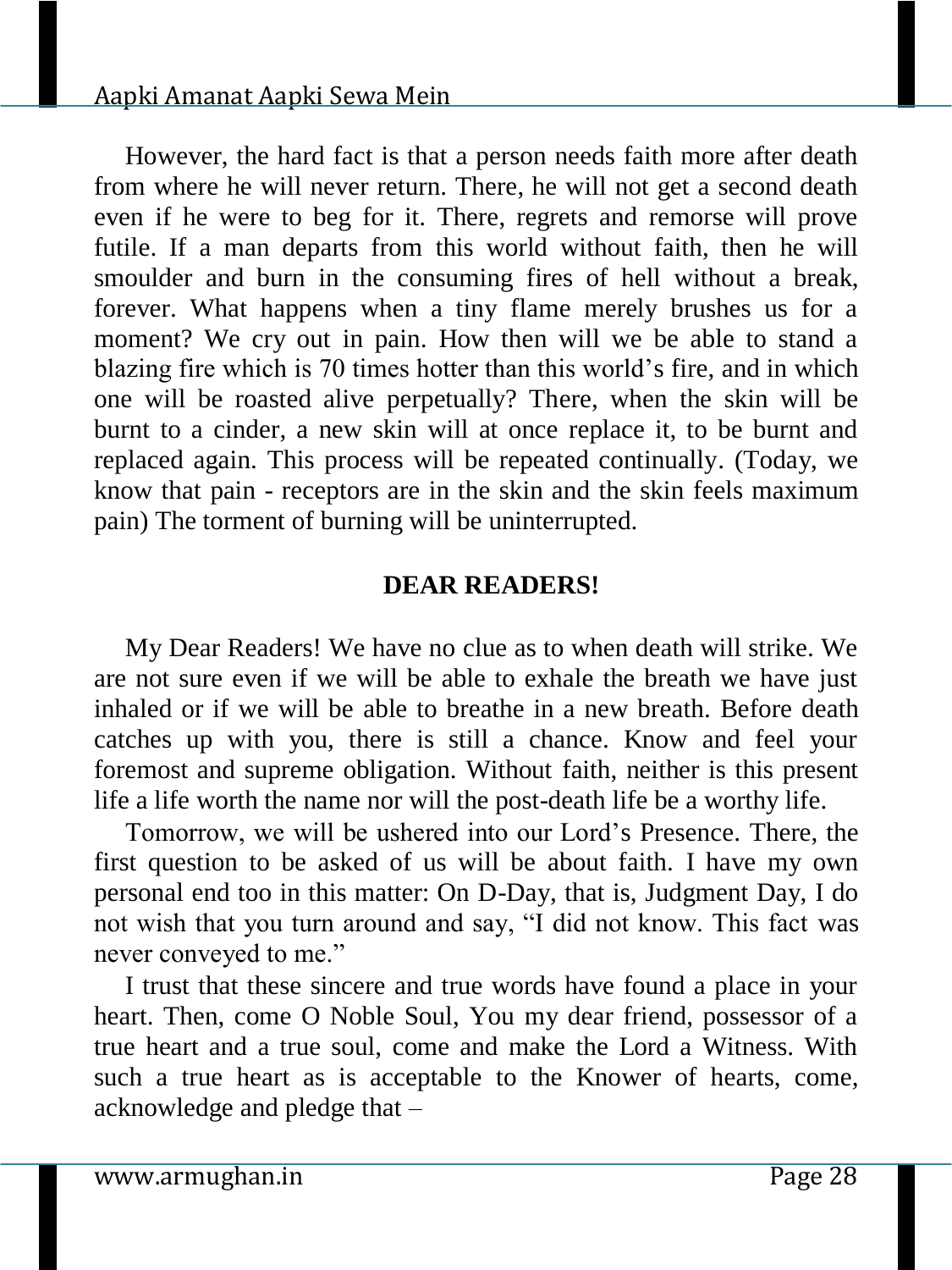Shahadah in Arabic

# **"Ash-hadu-an-la-ilaha-illallah-wa-ash-hadu-anna-Muhammadan-abduhu-wa-rasooluhu."**

Translation: "I testify that there is no God except the One God and I testify that Muhammad is the servant and Prophet of God."

"I repent and turn away from rejection of God and I turn away from attaching partners to God. I turn away from all types of sins. I take a pledge that I will comply with the commands of my true Master and God Who has created me. I will also sincerely follow His true Prophet Muhammad."

May God the Kind and Merciful keep you and me steadfast on this path until our last breath. Amen.

My Dear Friend! If you spend your life along with this belief and faith until the knock of death, then and only then will you realize and appreciate how this brother of yours has fulfilled the call of love for you.

# **A TEST OF FAITH**

It is quite possible that you could be tested on account of your faith. But – truth always wins. In this world too, truth is destined to win the day. However, if some trials do happen to come your way, then go through them with the thought that life in this world is transient and meant to last only for a few days. The trials are a cipher, a shadow, a straw and too insignificant in the face of the comforts, luxuries, bliss and unimaginable pleasures of paradise forever and ever after death. And, of-course, the trials are nothing in comparison to gaining God's pleasure and viewing Him face to face.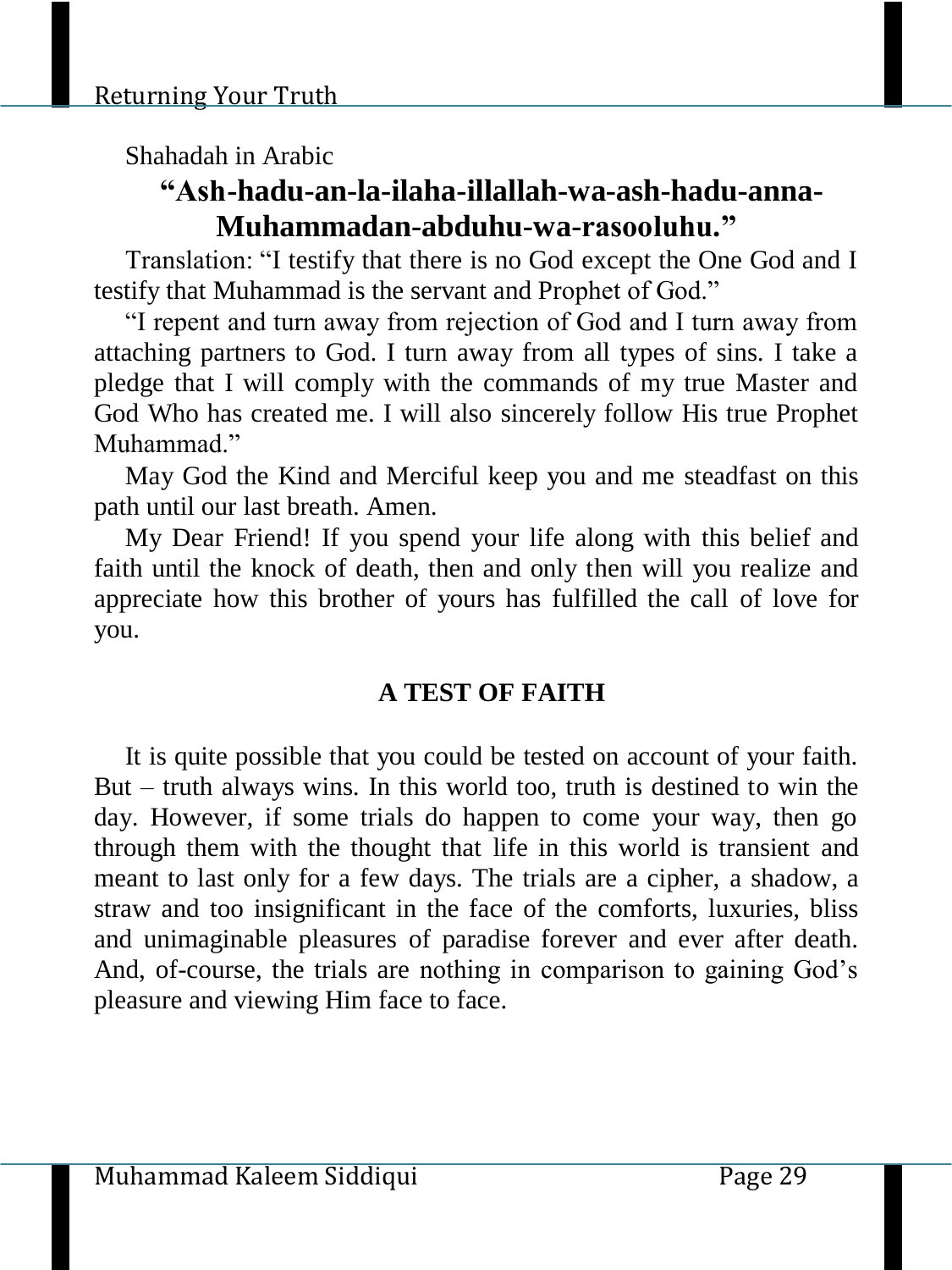# **YOUR CALL**

A matter of exceptional importance stands out now. This truth, this faith, is the right and 'trust' of every other soul whom this 'right' has not yet reached. Hence, it is an obligation upon you too to pass forward this truth, this 'trust and right', much like a legacy, to those others to whom it belongs and who have not yet heard of it. You need to do this in all sincerity, good-will and well-meaning sympathy with the only end to save a brother or a sister from God's wrath and from the fire and torments of hell.

Perform this 'labour of love' with a deep sense of compassion. Hand over the truth to others just as the dear Prophet did. At the same time, pray to God for their guidance, that they may realize and recognize the straight, true path.

Imagine, for a moment, this scene: A man is pacing near a blazing pit of fire. Just then, he sees a visually challenged man strolling ahead of him. This blind man, unaware of the pit of fire ahead, strays towards its edge and falls over it into the pit. The person behind has been watching him calmly all this while. He does not move. He neither calls out to the man, even once, to caution him nor does he move forward to hold him back or say, "Look out! Your path leads straight into a pit of fire"

Do you think such a person deserves to be called a human being? The minimum requirement of humaneness, is to stop that blind person, hold his hands, pull him back, save him, assure and promise him thus, "As far as I can and as long as there's life in my veins, I won't let you fall in the fire."

The point is clear. After accepting faith, every Muslim who has received the guidance of faith, the Prophet and the Quran, becomes duty-bound to do one thing. This 'one thing' is to set about the task of salvaging and extricating those souls who are still entangled and caught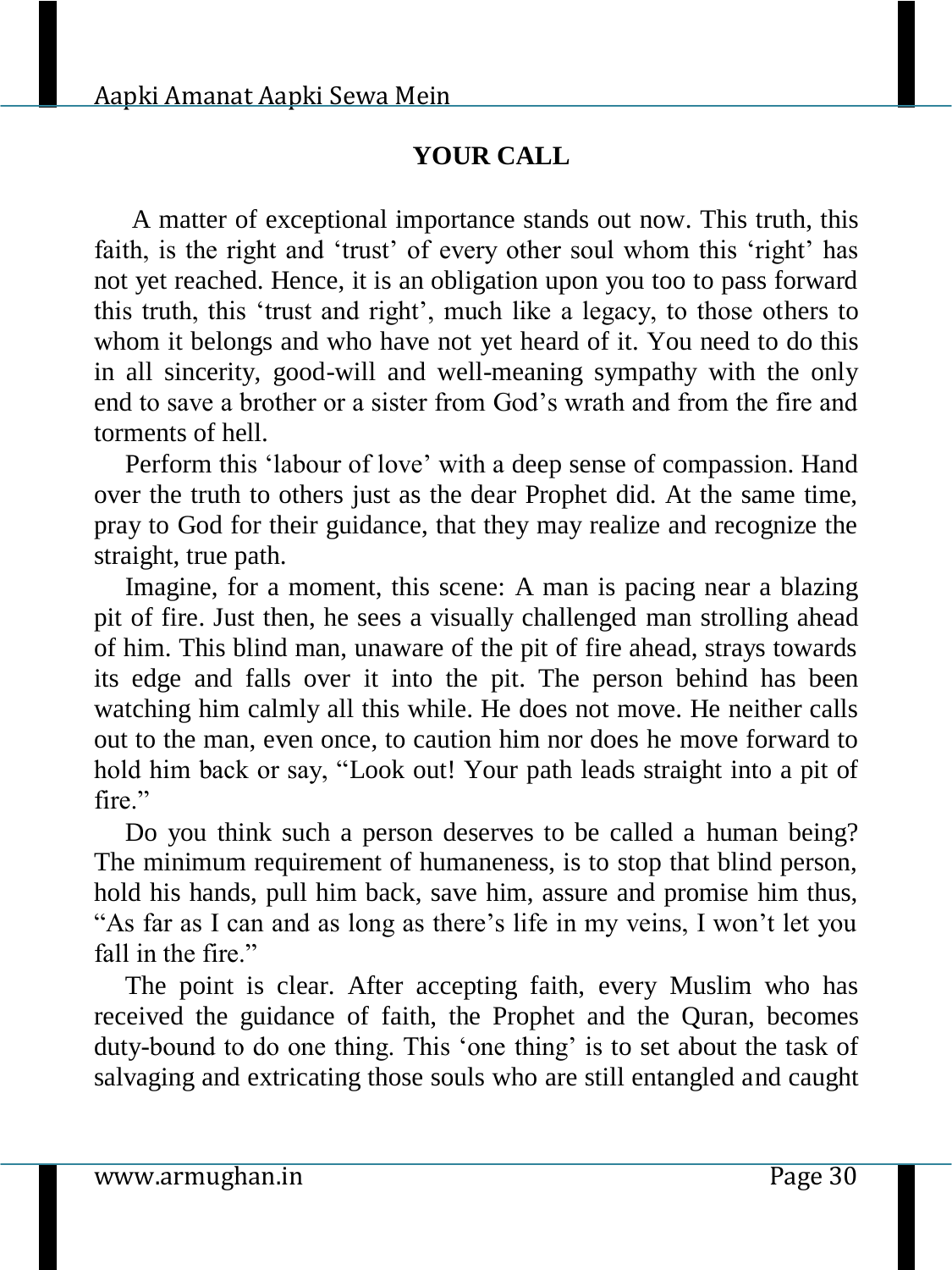up in the fire of polytheism, who are attaching partners to God and are rejecting God (His Oneness).

Hold the hands of such people, or their feet if need be. Plead with them so that they adopt faith and do not keep blundering up the wrong path, following the wrong scent.

It is a fact that words coming from the depths of a sincere heart, words flowing with compassion and selflessness, surely touch and move another heart. It's a 'heart-to-heart' matter. Even if a single person gains faith and finds God's real, true door through you, then you are truly exonerated and stand vindicated. Indeed, then, you have truly worked the oracle. And that is exactly why God is so pleased with him who draws away another soul from polytheism (Shirk) and rejection of God (Kufr) and directs him onto the highway of truth.

Assume, for a while, that your own son has revolted against you and has joined the enemy ranks. Suddenly, a Good Samaritan turns up from nowhere. He counsels your son and, eventually, transforms your son back to his loyal, obedient self, and your son returns to you. How pleased would you be with that noble man who brought back your son to your fold! In much the same way, Our Lord God is singularly pleased when someone becomes a medium in conveying faith to another soul, and disperses the spark of faith further and further on, in every hole and corner and onto the four winds.

#### **IN THE AFTER – GLOW OF FAITH**

After accepting Islam and becoming the true servant of the true Lord and Master, you need to do certain things. To offer the five daily prayers, becomes your first duty. Learn them. Offer them. These prayers will radiate peace in your soul and will enhance your love for God. In the month of Ramazan, you must fast. If you are wealthy, you must contribute a part of your wealth to the needy, for that is their